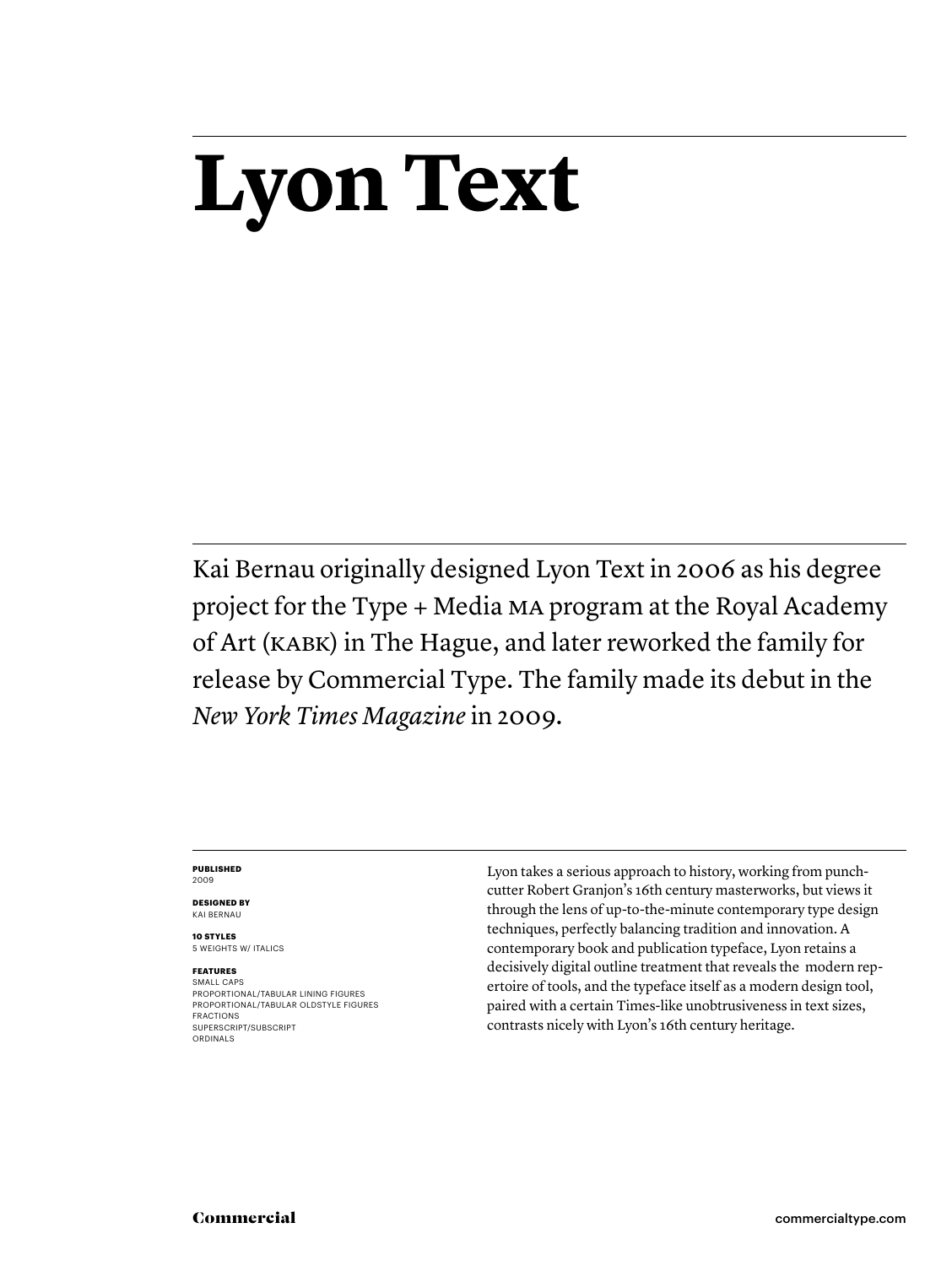Lyon Text Regular *Lyon Text Regular Italic* Lyon Text Regular No. 2 *Lyon Text Regular No. 2 Italic* **Lyon Text Semibold** *Lyon Text Semibold Italic* **Lyon Text Bold** *Lyon Text Bold Italic* Lyon Text Black *Lyon Text Black Italic*

Society of the Spectacle *Society of the Spectacle* REGULAR & REGULAR ITALIC, 16 PT

Society of the Spectacle *Society of the Spectacle*

REGULAR NO. 2 & REGULAR NO. 2 ITALIC, 16 PT

Different printing methods – and different taste – make for disparate requirements in the overall color of a block of text, so Kai Bernau has included two different Regular weights in the Lyon Text family. Lyon Text Regular is a bit lighter, with a quieter, more airy feel on coated paper. Conversely, it prevents blocks of text from looking too dark when printed on uncoated paper, where type has a tendency to gain weight. Lyon Text Regular No. 2 is noticeably darker, giving it a more forceful presence on coated paper, and making it work well for smaller sizes and reversing type out of a dark background.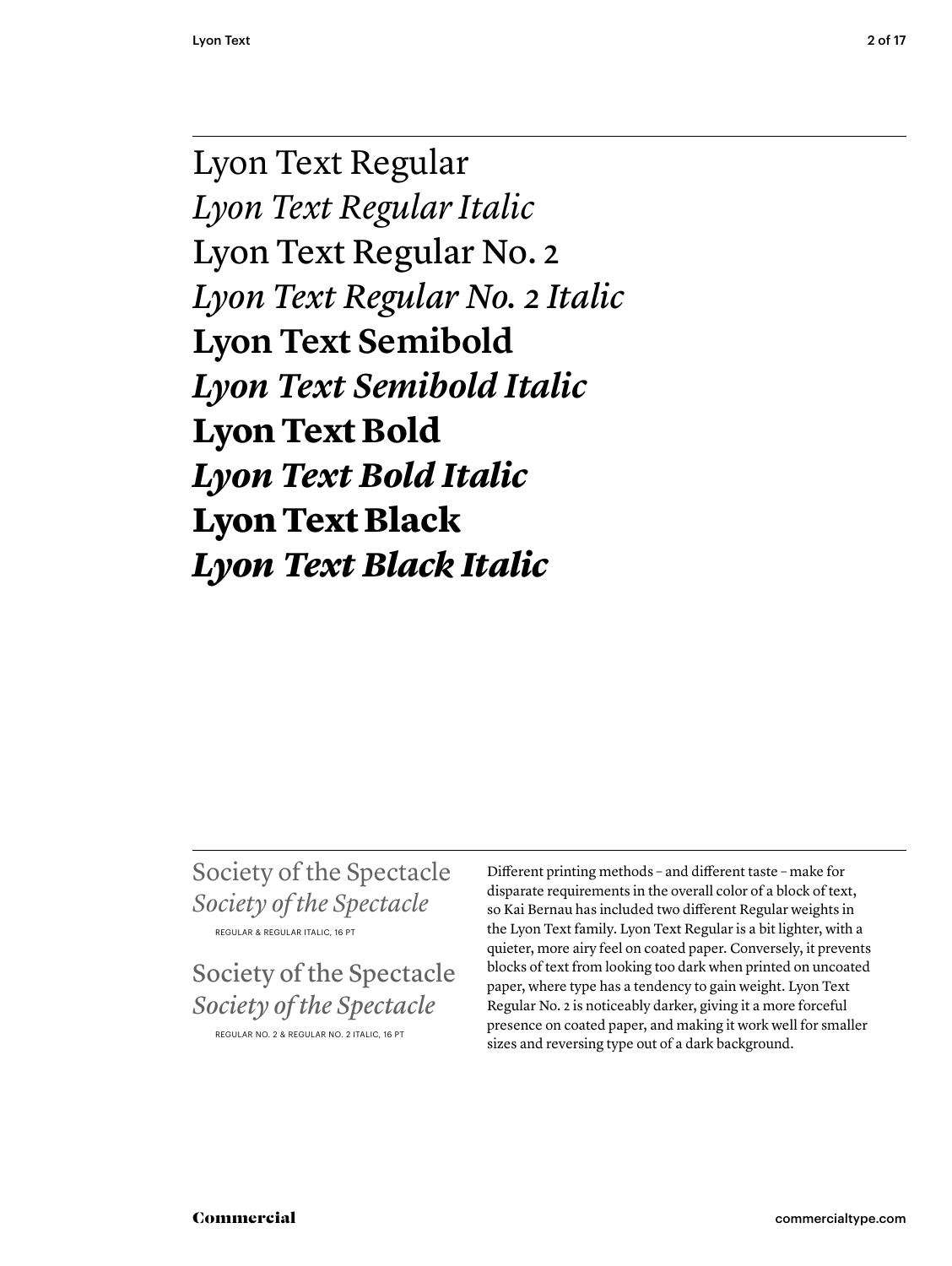THIS GREAT INCREASE IN THE QUANTITY OF PRODUCTIONS The social appropriation of time and the production of man by human Pittacus of Mytilene, son of Hyrradius, died in 568 BCE, he challenged *IT'S A CONSEQUENCE OF THE DIVISION OF LABOUR, THEREBY Secondly, The advantage which is gained by saving the time commonly lost*

LYON TEXT REGULAR, REGULAR ITALIC, 14 PT [ALTERNATE h, v, w]

THE DISAPPEARANCE OF THE PARTICULAR CONDITIONS OF The constant tendency toward the monopolization of the productive A város alatt némán kanyarodtak le a Hodrics felé vezető útra. A hold *FU UN TERRORE E NELLO STESSO TEMPO UNA SPERANZA CHE Spain had to declare four state bankruptcies in 1557, 1560, 1575 and 1596*

LYON TEXT REGULAR NO. 2, REGULAR NO. 2 ITALIC, 14 PT

**THE FIRST SOVEREIGN NATION TO ISSUE A DECLARATION There were earlier precedents, but the 1976 novel is most relevant In 1541, the Amazon River is discovered by Francisco de Orellana** *THE OWNERS OF HISTORY HAVE GIVEN TIME A DIRECTION Ogni giorno egli spendeva qualche tempo a guardarli moversi, ed era*

LYON TEXT SEMIBOLD, SEMIBOLD ITALIC, 14 PT

**OBSERVERS REPORT A REMARKABLE SURGE IN MARKET To say nothing of such complicated machines as the ship of the Every workman has a great quantity of his own work to dispose** *IN 1978, THE FIRST COMPUTER BULLETIN BOARD SYSTEM* It is the great multiplication of the productions of all the different

LYON TEXT BOLD, BOLD ITALIC, 14 PT

LE COÛT DE CES ÉQUIPEMENTS ÉTAIT TRÈS ÉLEVÉ CAR Tato zahrádka byla jim zároveň pravým rejdištěm, na němžto In 1579, the *Union of Utrecht* unifies the northern Netherlands *FROBEN ALSO EMPLOYED HANS HOLBEIN THE YOUNGER He olivat ystäviä ystävyydessä, joka oli läheisempää kuin veljeys*

LYON TEXT BLACK, BLACK ITALIC, 14 PT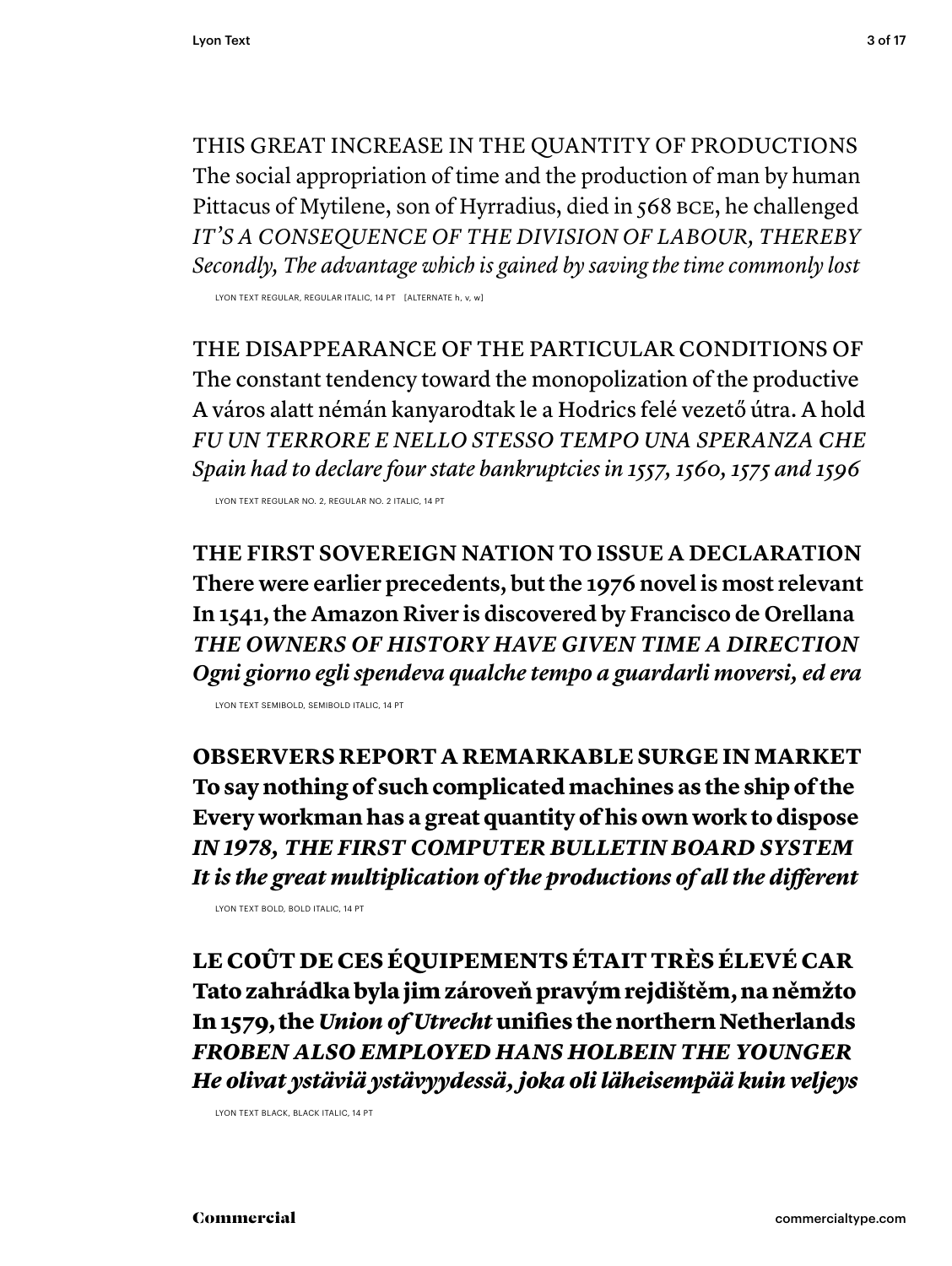LYON TEXT REGULAR, 14 PT

REGULAR SMALL CAPS

REGULAR

SEMIBOLD

PROPORTIONAL OLDSTYLE FIGURES

REGULAR ITALIC

### BOLD

PROPORTIONAL LINING FIGURES

PROPORTIONAL OLDSTYLE FIGURES

REGULAR ITALIC

THE SPANISH WAR, which began in 1739, and the French war which soon followed it, occasioned a further increase of the debt, which, on the 31st of December 1748, after the war had been concluded by the treaty of **Aix-la-Chapelle**, amounted to £78,293,313. The most profound peace, of 17 years continuance, had taken no more than  $\text{\textsterling}8,328,354,17$ from it. A war, of less than nine years continuance, added  $\text{\textsterling}31,338,689$  to it. (Refer to Postlethwaite's *History of the Public Revenue*.) During the administration of Mr. Pelham, the interest of the public debt was reduced to 3%; the sinking fund was increased, and some part of the public debt was paid off. In 1755, before the breaking out of the late war, **the funded debt** of Great Britain amounted to  $\angle$  72,289,675. On the 5th of January 1763, at the conclusion of the peace, the funded debt amounted debt to £122,603,336. The unfunded debt has been stated at £13,927,589. But the expense occasioned by the war did not end with the conclusion of the peace; so that, on the 5th of January 1764, the funded debt was increased (partly by a new loan, and partly by funding a part of the unfunded debt) to £129,586,789, there still remained (according to the very well informed author of *Considerations on the Trade and Finances of Great Britain*) an unfunded debt, which was brought to account in that and the following year, of 975,017. In 1764, therefore, the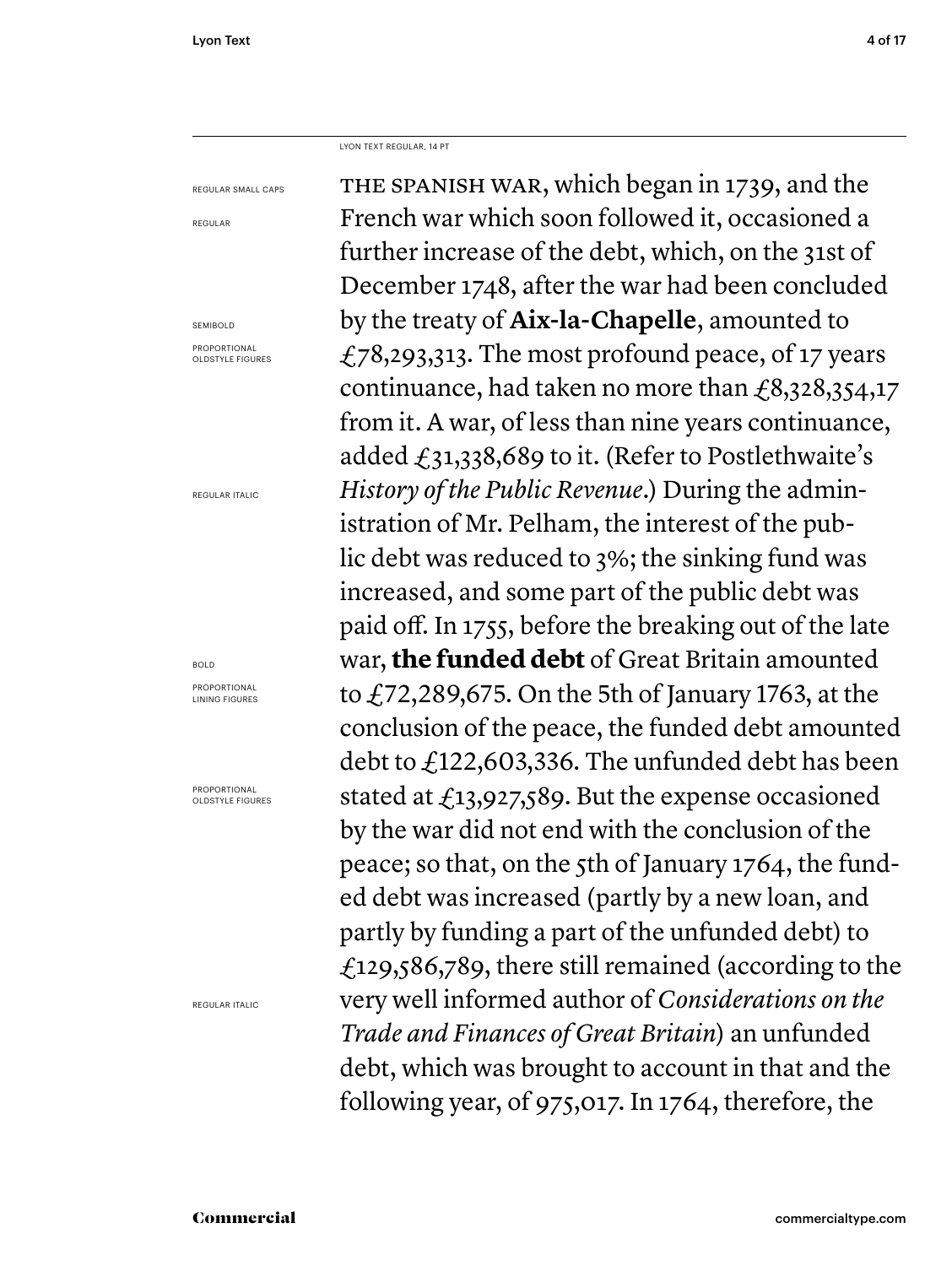LYON TEXT REGULAR NO. 2, 14 PT

REGULAR NO. 2 SMALL CAPS

REGULAR NO. 2

BOLD PROPORTIONAL OLDSTYLE FIGURES

REGULAR NO. 2 ITALIC

BOLD

PROPORTIONAL LINING FIGURES

PROPORTIONAL OLDSTYLE FIGURES

REGULAR NO. 2 ITALIC

THE SPANISH WAR, which began in 1739, and the French war which soon followed it, occasioned a further increase of the debt, which, on the 31st of December 1748, after the war had been concluded by the treaty of **Aix-la-Chapelle**, amounted to  $f_78,293,313$ . The most profound peace, of 17 years continuance, had taken no more than £8,328,354,17 from it. A war, of less than nine years continuance, added  $f_31,338,689$  to it. (Refer to Postlethwaite's *History of the Public Revenue*.) During the administration of Mr. Pelham, the interest of the public debt was reduced to 3%; the sinking fund was increased, and some part of the public debt was paid off. In 1755, before the breaking out of the late war, **the funded debt** of Great Britain amounted to £72,289,675. On the 5th of January 1763, at the conclusion of the peace, the funded debt amounted debt to £122,603,336. The unfunded debt has been stated at  $\text{\textsterling}13,927,589$ . But the expense occasioned by the war did not end with the conclusion of the peace; so that, on the 5th of January 1764, the funded debt was increased (partly by a new loan, and partly by funding a part of the unfunded debt) to  $f_{129,586,789}$ , there still remained (according to the very well informed author of *Considerations on the Trade and Finances of Great Britain*) an unfunded debt, which was brought to account in that and the following year,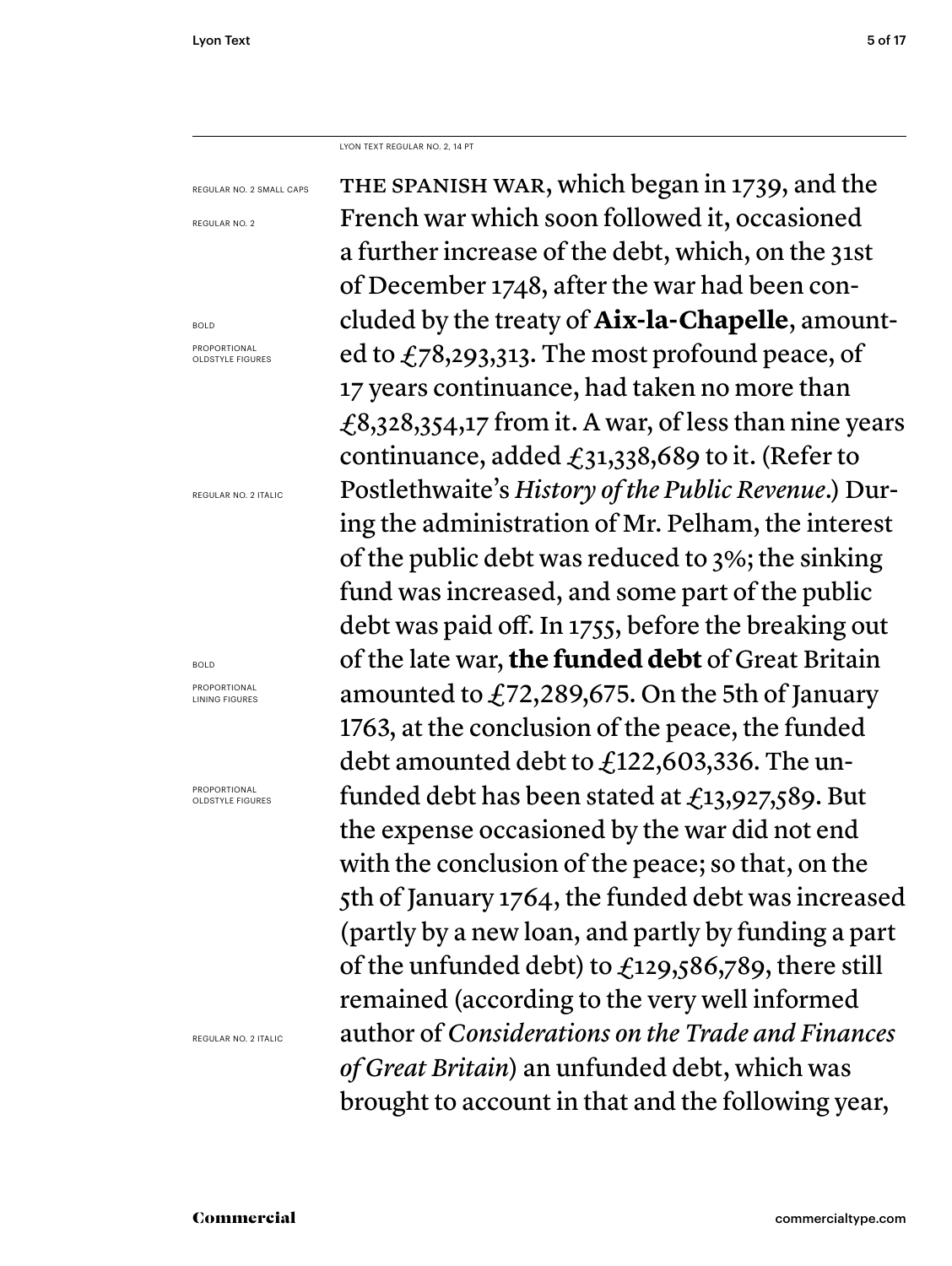THE OLD ENGLISH EAST INDIA COMPANY was established in 1600, by a charter from Queen Elizabeth. In the first twelve voyages which they fitted out for India, they appear to have traded as a regulated company, with separate stocks, though only in the general ships of the company. They united into a joint stock, in 1612. Their charter was exclusive, and, though not confirmed by act of parliament, was in those days supposed to convey a real exclusive privilege.

 **Exclusive privilege of the royal charter** For many years, the old English East India company were not much disturbed by interlopers. Their capital, which never exceeded  $f$ , 744,000, and of which  $\epsilon$ 50 was a share, was not so exorbitant, nor their dealings so extensive, as to afford either a pretext for gross negligence and profusion, or a cover to gross malversation. Notwithstanding some extraordinary losses, occasioned partly by the malice of the Dutch East India company, and partly by other accidents, they carried on for many years a successful trade. But in process of time, when the principles of liberty were better understood, it became every day more and more doubtful, how far a royal charter, not confirmed by act of parliament, could convey an exclusive privilege. Upon this question the decisions of the courts of justice were not uniform, but varied with the authority of government, and the humours of the times. Interlopers multiplied upon them; and towards the end of the reign of Charles II, through the whole of that of James II, and during a part of that of William III, reduced them to great distress.

# **Ramifications of the proposal of 1968**

In 1698, a proposal was made to parliament, of advancing two millions to government, at eight per cent. provided the subscribers were erected into a new East India company, with exclusive privileges. The old East India company offered seven hundred thousand pounds, nearly the

LYON TEXT REGULAR, REGULAR ITALIC, BOLD, 10/13 PT LYON TEXT REGULAR NO. 2, REGULAR NO. 2 ITALIC, BOLD, 10/13 PT

THE OLD ENGLISH EAST INDIA COMPANY was established in 1600, by a charter from Queen Elizabeth. In the first twelve voyages which they fitted out for India, they appear to have traded as a regulated company, with separate stocks, though only in the general ships of the company. They united into a joint stock in 1612. Their charter was exclusive, and, though not confirmed by act of parliament, was in those days supposed to convey a real exclusive privilege.

 **Exclusive privilege of the royal charter** For many years, the old English East India company were not much disturbed by interlopers. Their capital, which never exceeded  $f$ 744,000, and of which  $\mathcal{L}_5$ 0 was a share, was not so exorbitant, nor their dealings so extensive, as to afford either a pretext for gross negligence and profusion, or a cover to gross malversation. Notwithstanding some extraordinary losses, occasioned partly by the malice of the Dutch East India company, and partly by other accidents, they carried on for many years a successful trade. But in process of time, when the principles of liberty were better understood, it became every day more and more doubtful, how far a royal charter, not confirmed by act of parliament, could convey an exclusive privilege. Upon this question the decisions of the courts of justice were not uniform, but varied with the authority of government, and the humours of the times. Interlopers multiplied upon them; and towards the end of the reign of Charles II, through the whole of that of James II, and during a part of that of William III, reduced them to great distress.

# **Ramifications of the proposal of 1968**

In 1698, a proposal was made to parliament, of advancing two millions to government, at eight per cent. provided the subscribers were erected into a new East India company, with exclusive privileges. The old East India company offered seven hundred thousand pounds, nearly the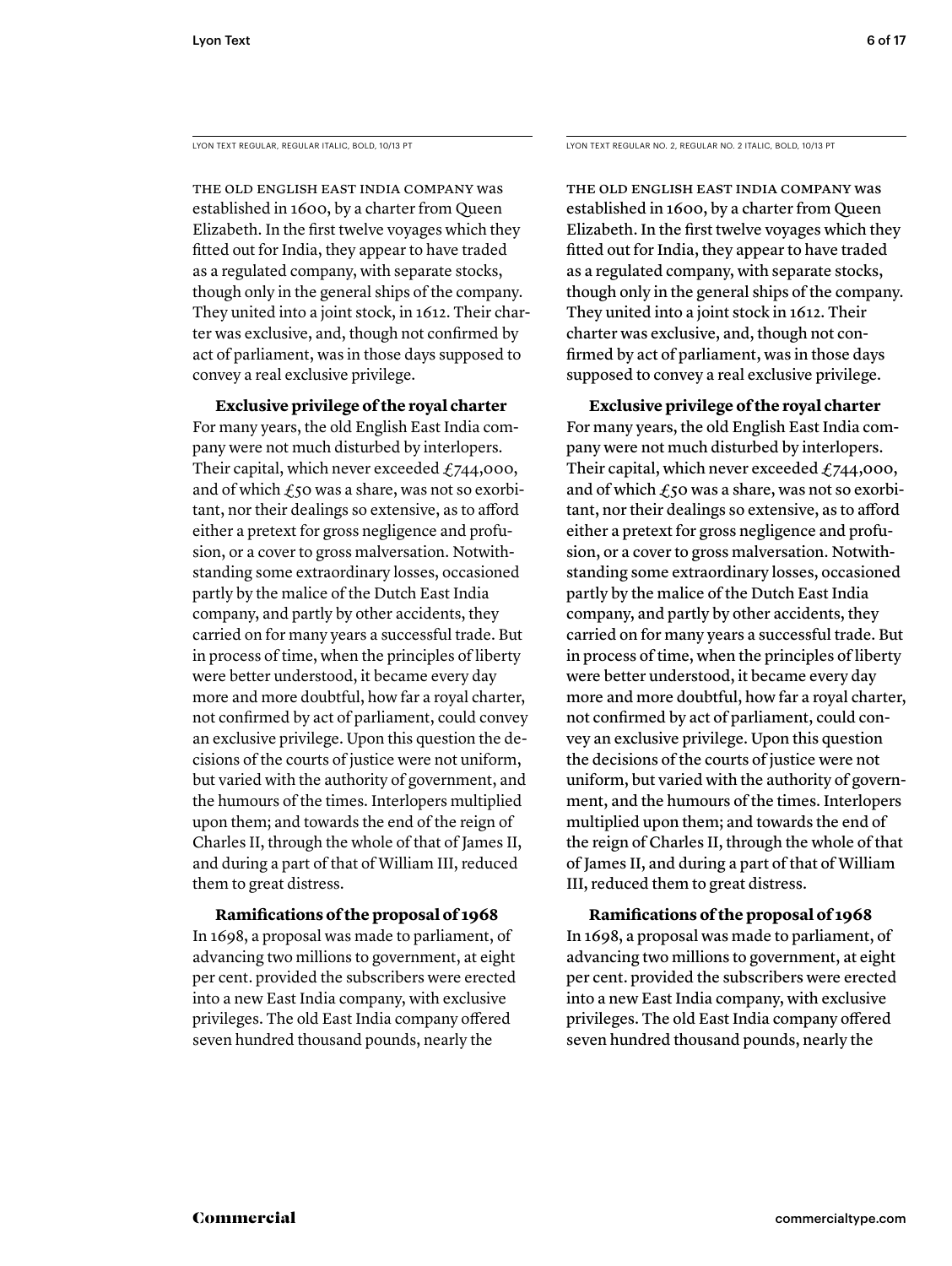LYON TEXT REGULAR, REGULAR ITALIC, BOLD, 9/12 PT

THE OLD ENGLISH EAST INDIA COMPANY was established in 1600, by a charter from Queen Elizabeth. In the first twelve voyages which they fitted out for India, they appear to have traded as a *regulated company*, with separate stocks, though only in the general ships of the company. In 1612, they united into a joint stock. Their charter was exclusive, and, though not confirmed by act of parliament, was in those days supposed to convey a real exclusive privilege.

 **Exclusive privilege of the royal charter** For many years, the old English East India company were not much disturbed by interlopers. Their capital, which never exceeded  $£744,000$ , and of which  $£50$ was a share, was not so exorbitant, nor their dealings so extensive, as to afford either a pretext for gross negligence and profusion, or a cover to gross malversation. Notwithstanding some extraordinary losses, occasioned partly by the malice of the Dutch East India company, and partly by other accidents, they carried on for many years a successful trade. But in process of time, when the principles of liberty were better understood, it became every day more doubtful, how far a royal charter, *not confirmed by act of parliament*, could convey an exclusive privilege. Upon this question the decisions of the courts of justice were not uniform, but varied with the authority of government, and the humours of the times. Interlopers multiplied upon them; and towards the end of the reign of Charles II, through the whole of that of James II, and during a part of that of William III, reduced them to great distress.

# **Ramifications of the proposal of 1968**

In 1698, a proposal was made to parliament, of advancing two millions to government, at eight per cent. provided the subscribers were erected into *a new East India company, with exclusive privileges*. The old East India company offered seven hundred thousand pounds, nearly the amount of their capital, at four per cent. upon the same conditions. But such was at that time the state of public credit, that it was more convenient for government to borrow two millions at eight per cent. than seven hundred thousand pounds at four. The proposal of the new subscribers was accepted, and a new East India company established in consequence. The old East India company, however,

LYON TEXT REGULAR NO. 2, REGULAR NO. 2 ITALIC, BOLD, 9/12 PT

THE OLD ENGLISH EAST INDIA COMPANY was established in 1600, by a charter from Queen Elizabeth. In the first twelve voyages which they fitted out for India, they appear to have traded as a *regulated company*, with separate stocks, though only in the general ships of the company. In 1612, they united into a joint stock. Their charter was exclusive, and, though not confirmed by act of parliament, was in those days supposed to convey a real exclusive privilege.

 **Exclusive privilege of the royal charter** For many years, the old English East India company were not much disturbed by interlopers. Their capital, which never exceeded £744,000, and of which  $£50$ was a share, was not so exorbitant, nor their dealings so extensive, as to afford either a pretext for gross negligence and profusion, or a cover to gross malversation. Notwithstanding some extraordinary losses, occasioned partly by the malice of the Dutch East India company, and partly by other accidents, they carried on for many years a successful trade. But in process of time, when the principles of liberty were better understood, it became every day more doubtful, how far a royal charter, *not confirmed by act of parliament*, could convey an exclusive privilege. Upon this question the decisions of the courts of justice were not uniform, but varied with the authority of government, and the humours of the times. Interlopers multiplied upon them; and towards the end of the reign of Charles II, through the whole of that of James II, and during a part of that of William III, reduced them to great distress.

# **Ramifications of the proposal of 1968**

In 1698, a proposal was made to parliament, of advancing two millions to government, at eight per cent. provided the subscribers were erected into *a new East India company, with exclusive privileges*. The old East India company offered seven hundred thousand pounds, nearly the amount of their capital, at four per cent. upon the same conditions. But such was at that time the state of public credit, that it was more convenient for government to borrow two millions at eight per cent. than seven hundred thousand pounds at four. The proposal of the new subscribers was accepted, and a new East India company established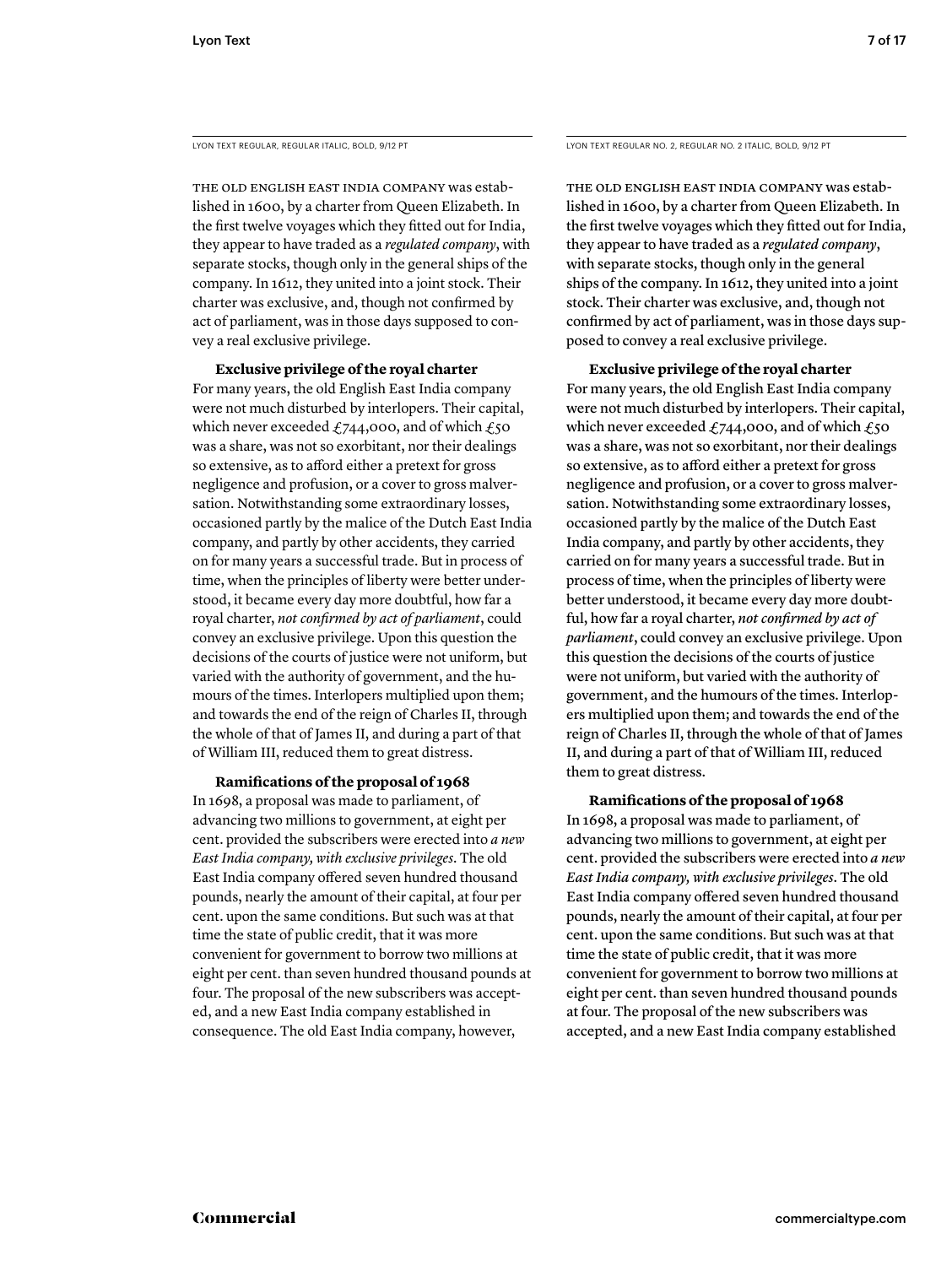LYON TEXT REGULAR, REGULAR ITALIC, BOLD, 8/11 PT

THE OLD ENGLISH EAST INDIA COMPANY was established in 1600, by a charter from Queen Elizabeth. In the first twelve voyages which they fitted out for India, they appear to have traded as a *regulated company*, with separate stocks, though only in the general ships of the company. In 1612, they united into a joint stock. Their charter was exclusive, and, though not confirmed by act of parliament, was in those days supposed to convey a real exclusive privilege.

# **Exclusive privilege of the royal charter**

For many years, the old English East India company were not much disturbed by interlopers. Their capital, which never exceeded  $£744,000$ , and of which  $£50$  was a share, was not so exorbitant, nor their dealings so extensive, as to afford either a pretext for gross negligence and profusion, or a cover to gross malversation. Notwithstanding some extraordinary losses, occasioned partly by the malice of the Dutch East India company, and partly by other accidents, they carried on for many years a successful trade. But in process of time, when the principles of liberty were better understood, it became every day more and more doubtful, how far a royal charter, *not confirmed by act of parliament*, could convey an exclusive privilege. Upon this question the decisions of the courts of justice were not uniform, but varied with the authority of government, and the humours of the times. Interlopers multiplied upon them; and towards the end of the reign of Charles II, through the whole of that of James II, and during a part of that of William III, reduced them to great distress.

# **Ramifi cations of the proposal of 1968**

In 1698, a proposal was made to parliament, of advancing two millions to government, at eight per cent. provided the subscribers were erected into a new East India company, with exclusive privileges. The old East India company offered seven hundred thousand pounds, nearly the amount of their capital, at four per cent. upon the same conditions. But such was at that time the state of public credit, that it was more convenient for government to borrow two millions at eight per cent. than seven hundred thousand pounds at four. The proposal of the new subscribers was accepted, *and a new East India company established in consequence*. The old East India company, however, had a right to continue their trade till 1701. They had, at the same time, in the name of their treasurer, subscribed very artfully three hundred and fifteen thousand pounds into the stock of the new. By a negligence in the expression of the act of parliament, which vested the East India trade in the subscribers to this loan of two millions, it did not appear evident that they were all obliged to unite into a joint stock. A few private traders, whose subscriptions amounted only to seven thousand two hundred pounds,

LYON TEXT REGULAR NO. 2, REGULAR NO. 2 ITALIC, BOLD, 8/11 PT

THE OLD ENGLISH EAST INDIA COMPANY was established in 1600, by a charter from Queen Elizabeth. In the first twelve voyages which they fitted out for India, they appear to have traded as a *regulated company*, with separate stocks, though only in the general ships of the company. In 1612, they united into a joint stock. Their charter was exclusive, and, though not confirmed by act of parliament, was in those days supposed to convey a real exclusive privilege.

## **Exclusive privilege of the royal charter**

For many years, the old English East India company were not much disturbed by interlopers. Their capital, which never exceeded  $£744,000$ , and of which  $£50$  was a share, was not so exorbitant, nor their dealings so extensive, as to afford either a pretext for gross negligence and profusion, or a cover to gross malversation. Notwithstanding some extraordinary losses, occasioned partly by the malice of the Dutch East India company, and partly by other accidents, they carried on for many years a successful trade. But in process of time, when the principles of liberty were better understood, it became every day more and more doubtful, how far a royal charter, *not confirmed by act of parliament*, could convey an exclusive privilege. Upon this question the decisions of the courts of justice were not uniform, but varied with the authority of government, and the humours of the times. Interlopers multiplied upon them; and towards the end of the reign of Charles II, through the whole of that of James II, and during a part of that of William III, reduced them to great distress.

# **Ramifications of the proposal of 1968**

In 1698, a proposal was made to parliament, of advancing two millions to government, at eight per cent. provided the subscribers were erected into a new East India company, with exclusive privileges. The old East India company offered seven hundred thousand pounds, nearly the amount of their capital, at four per cent. upon the same conditions. But such was at that time the state of public credit, that it was more convenient for government to borrow two millions at eight per cent. than seven hundred thousand pounds at four. The proposal of the new subscribers was accepted, *and a new East India company established in consequence*. The old East India company, however, had a right to continue their trade till 1701. They had, at the same time, in the name of their treasurer, subscribed very artfully three hundred and fifteen thousand pounds into the stock of the new. By a negligence in the expression of the act of parliament, which vested the East India trade in the subscribers to this loan of two millions, it did not appear evident that they were all obliged to unite into a joint stock. A few private traders, whose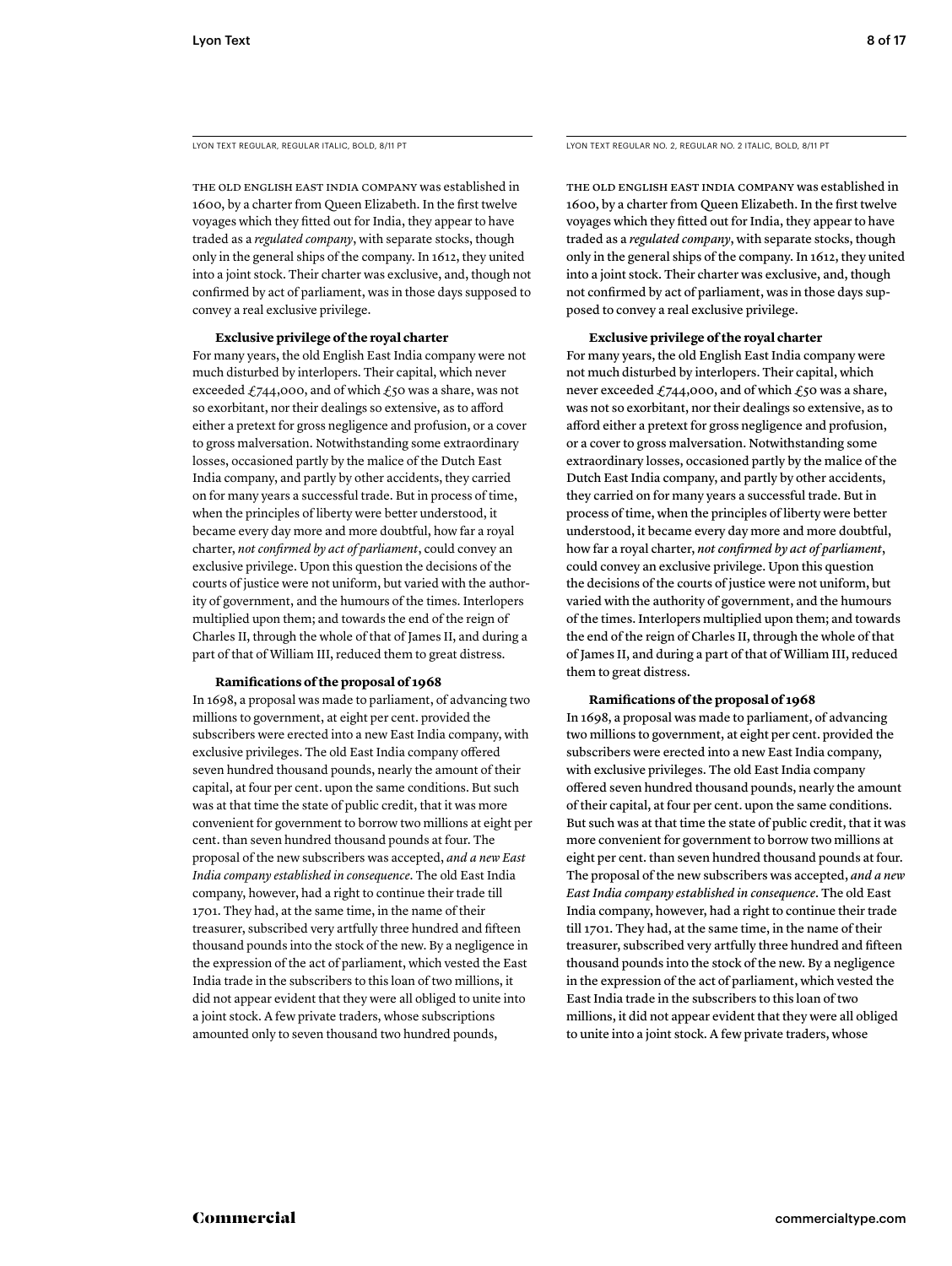SITUATIONIST INTERNATIONAL (SI) was a group of international revolutionaries founded in 1957. With their ideas rooted in Marxism and the 20th century European artistic avantgarde, they advocated experiences of life being alternative to those admitted by the capitalist order, for the fulfillment of human primitive desires and the pursuing of a superior passional quality. For this purpose they suggested and experimented with the construction of situations; the setting up of environments favorable for the fulfillment of such desires. Using methods drawn from the arts, they developed a series of experimental fields of study for the construction of such, like unitary urbanism and psychogeography.

 The sense of constructing situations is to fulfill human primitive desires and pursue a superior passional quality. From *Internationale Situationiste #1*: "This alone can lead to the further clarification of these simple basic desires, and to the confused emergence of new desires whose material roots will be precisely the new reality engendered by situationist constructions. *We must thus envisage a sort of situationist-oriented psychoanalysis in which, in contrast to the goals pursued by the various currents stemming from Freudianism, each of the participants in this adventure would discover desires for specifi c ambiences in order to fulfi ll them. Each person must seek what he loves, what attracts him. Through this method one can tabulate elements out of which situations can be constructed, along with projects to dynamize these elements.*" The main obstacle to such situations is the cultural emptiness of the advanced capitalist society.

The first issue of the journal *Internationale Situationiste* defined a situationist as "having to do with the theory or practical activity of constructing situations. One who engages in the construction of situations. A member of the Situationist International". The same journal defined situationism as "a meaningless term improperly derived from the above. There is no such thing as situationism, which would mean a doctrine of interpretation of existing facts. The notion of situationism is obviously devised by antisituationists." They fought against the main obstacle on the fulfillment of such superior passional living, identified by them in advanced capitalism. Their theoretical work peaked on the highly influential book The *Society of the Spectacle* by Guy Debord. He argued in 1967 that spectacular features like mass media and advertising have a central role in an advanced capitalist society, which is to show a fake reality in order to mask the real capitalist degradation of human life. To overthrow such system, the Situationist

## LYON REGULAR, 7/9 PT [TRACKING +5] LYON REGULAR NO. 2, 7/9 PT [TRACKING +5]

SITUATIONIST INTERNATIONAL (SI) was a group of international revolutionaries founded in 1957. With their ideas rooted in Marxism and the 20th century European artistic avantgarde, they advocated experiences of life being alternative to those admitted by the capitalist order, for the fulfillment of human primitive desires and the pursuing of a superior passional quality. For this purpose they suggested and experimented with the construction of situations; the setting up of environments favorable for the fulfillment of such desires. Using methods drawn from the arts, they developed a series of experimental fields of study for the construction of such, like unitary urbanism and psychogeography.

 The sense of constructing situations is to fulfill human primitive desires and pursue a superior passional quality. From *Internationale Situationiste #1*: "This alone can lead to the further clarification of these simple basic desires, and to the confused emergence of new desires whose material roots will be precisely the new reality engendered by situationist constructions. We must thus envisage a sort of situationist-oriented psychoanalysis in which, in contrast to the goals pursued by the various currents stemming from Freudianism, each of the participants in this adventure would discover desires for specific ambiences in order to fulfill them. Each person must seek what he loves, what attracts him. Through this method one can tabulate elements out of which situations can be constructed, along with projects to dynamize these elements." The main obstacle to such situations is the cultural emptiness of the advanced capitalist society.

The first issue of the journal *Internationale Situationiste* defined a situationist as "having to do with the theory or practical activity of constructing situations. One who engages in the construction of situations. A member of the Situationist International". The same journal defined situationism as "a meaningless term improperly derived from the above. There is no such thing as situationism, which would mean a doctrine of interpretation of existing facts. The notion of situationism is obviously devised by antisituationists." They fought against the main obstacle on the fulfillment of such superior passional living, identified by them in advanced capitalism. Their theoretical work peaked on the highly influential book *The Society of the Spectacle* by Guy Debord. He argued in 1967 that spectacular features like mass media and advertising have a central role in an advanced capitalist society, which is to show a fake reality in order to mask the real capitalist degradation of

## LYON BOLD, 7/9 PT [TRACKING +2]

**SITUATIONIST INTERNATIONAL (SI) was a group of international revolutionaries founded in 1957. With their ideas rooted in Marxism and the 20th century European artistic avantgarde, they advocated experiences of life being alternative to those admitted by the capitalist order, for the fulfi llment of human primitive desires and the pursuing of a superior passional quality. For this purpose they suggested and experimented with the construction of situations; the setting up of environments favorable for the fulfi llment of such desires. Using methods drawn from the arts, they developed**  a series of experimental fields of study **for the construction of such, like unitary urbanism and psychogeography.**

 **The sense of constructing situations**  is to fulfill human primitive desires and **pursue a superior passional quality. From** *Internationale Situationiste #1***: "This alone can lead to the further clarifi cation of these simple basic desires, and to the confused emergence of new desires whose material roots will be precisely the new reality engendered by situationist constructions.** *We must thus envisage a sort of situationist-oriented psychoanalysis in which, in contrast to the goals pursued by the various currents stemming from Freudianism, each of the participants in this adventure would discover desires for specifi c ambiences in order to fulfill them. Each person must seek what he loves, what attracts him. Through this method one can tabulate elements out of which situations can be constructed, along with projects to dynamize these elements.***" The main obstacle to such situations is the cultural emptiness of the advanced capitalist society.** 

**The first issue of the journal** *Internationale Situationiste* **defi ned a situationist as "having to do with the theory or practical activity of constructing situations. One who engages in the construction of situations. A member of the Situationist International". The**  same journal defined situationism as "a **meaningless term improperly derived from the above. There is no such thing as situationism, which would mean a doctrine of interpretation of existing facts. The notion of situationism is obviously devised by antisituationists." They fought against the main obstacle on the fulfi llment of such superior**  passional living, identified by them in **advanced capitalism. Their theoretical work peaked on the highly infl uential book The Society of the Spectacle by Guy Debord. He argued in 1967 that**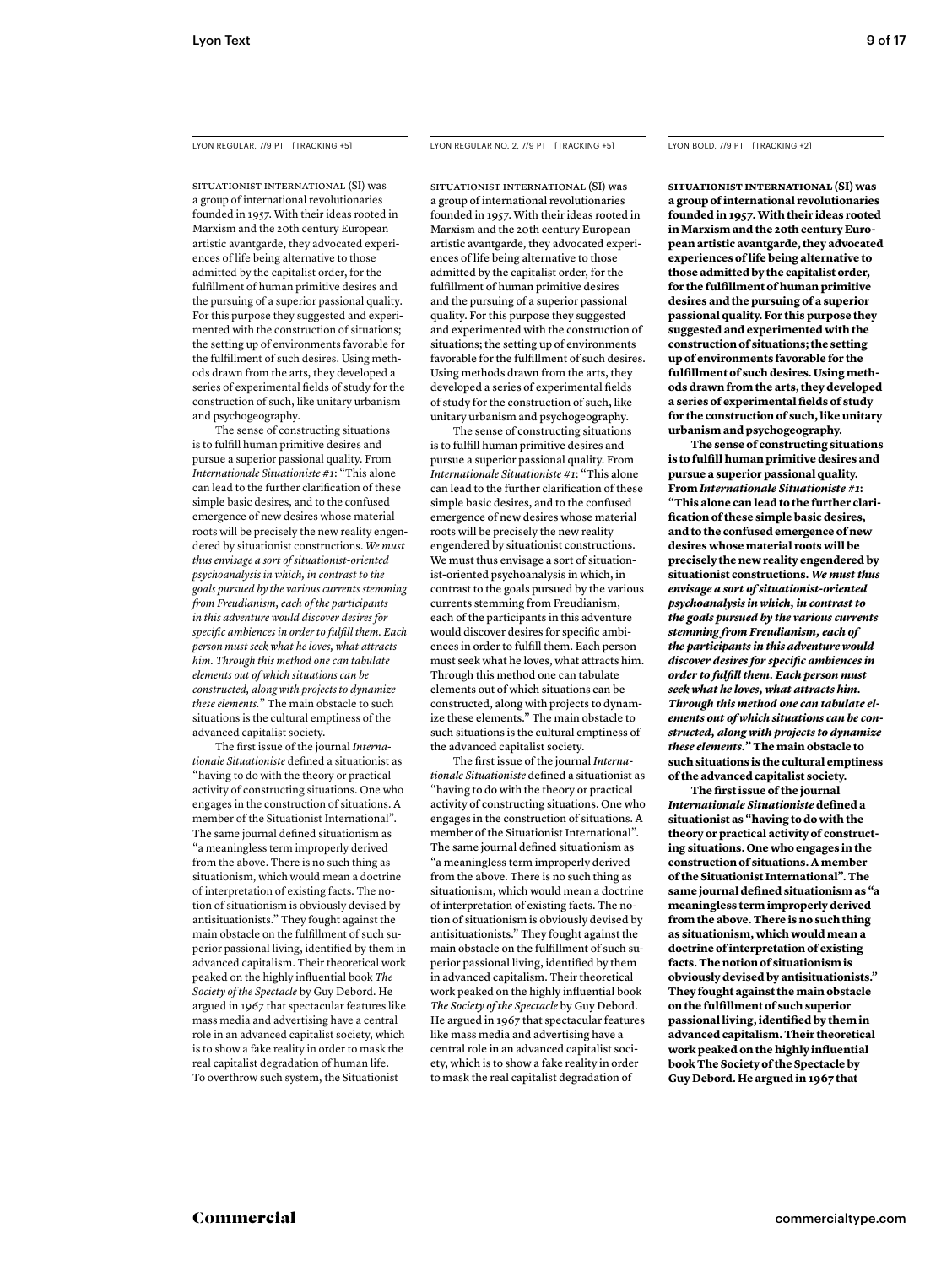# LYON TEXT REGULAR, 9/11 PT

THE SPANISH WAR in 1739, and the French war which soon followed it, created an increase of the debt, which, on the 31st of December 1748, after the war had been concluded by the treaty of Aix-la-Chapelle, amounted to  $\angle 78,293,313$ . The most profound peace, of 17 years continuance, had taken no more than  $£8,328,354,17$  from it. A war, of less than nine years continuance, added  $f_31,338,689$  to it. (Refer to James Postlethwaite's The History of the Public Revenue.) During the administration of Mr. Pelham, the interest of the public debt was reduced, from 4% to 3%; the sinking fund was increased, and some part of the public debt was paid off. In 1755, before the breaking out of the late war, the funded debt of Great Britain amounted to  $f_7$ 2,289,675. On the 5th of January 1763, at the conclusion of the peace, the funded debt amounted debt to £122,603,336. The unfunded debt has been stated at  $\text{\textsterling}13,927,589$ . But the expense occasioned by the war did not end with the conclusion of the peace.

LYON TEXT REGULAR, 9/13 PT

THE SPANISH WAR in 1739, and the French war which soon followed it, created an increase of the debt, which, on the 31st of December 1748, after the war had been concluded by the treaty of Aix-la-Chapelle, amounted to  $\text{\textsterling}78,293,313$ . The most profound peace, of 17 years continuance, had taken no more than £8,328,354,17 from it. A war, of less than nine years continuance, added  $\text{\textsterling}31,338,689$  to it. (Refer to James Postlethwaite's The History of the Public Revenue.) During the administration of Mr. Pelham, the interest of the public debt was reduced, from 4% to 3%; the sinking fund was increased, and some part of the public debt was paid off. In 1755, before the breaking out of the late war, the funded debt of Great Britain amounted to  $\text{\textsterling}72,289,675$ . On the 5th of January 1763, at the conclusion of the peace, the funded debt amounted debt to £122,603,336. The unfunded debt has been stated at  $\text{\textsterling}13,927,589$ . But the expense occasioned by the war did not end with the conclusion of the peace.

LYON TEXT REGULAR, 9/12 PT

THE SPANISH WAR in 1739, and the French war which soon followed it, created an increase of the debt, which, on the 31st of December 1748, after the war had been concluded by the treaty of Aix-la-Chapelle, amounted to  $\text{\textsterling}78,293,313$ . The most profound peace, of 17 years continuance, had taken no more than £8,328,354,17 from it. A war, of less than nine years continuance, added  $\text{\textsterling}31,338,689$  to it. (Refer to James Postlethwaite's The History of the Public Revenue.) During the administration of Mr. Pelham, the interest of the public debt was reduced, from 4% to 3%; the sinking fund was increased, and some part of the public debt was paid off. In 1755, before the breaking out of the late war, the funded debt of Great Britain amounted to  $\text{\textsterling}72,289,675$ . On the 5th of January 1763, at the conclusion of the peace, the funded debt amounted debt to £122,603,336. The unfunded debt has been stated at  $\text{\textsterling}13,927,589$ . But the expense occasioned by the war did not end with the conclusion of the peace.

## LYON TEXT REGULAR, 9/14 PT

THE SPANISH WAR in 1739, and the French war which soon followed it, created an increase of the debt, which, on the 31st of December 1748, after the war had been concluded by the treaty of Aix-la-Chapelle, amounted to  $\angle 78,293,313$ . The most profound peace, of 17 years continuance, had taken no more than  $£8,328,354,17$  from it. A war, of less than nine years continuance, added  $£31,338,689$  to it. (Refer to James Postlethwaite's The History of the Public Revenue.) During the administration of Mr. Pelham, the interest of the public debt was reduced, from 4% to 3%; the sinking fund was increased, and some part of the public debt was paid off. In 1755, before the breaking out of the late war, the funded debt of Great Britain amounted to  $\text{\textsterling}72,289,675$ . On the 5th of January 1763, at the conclusion of the peace, the funded debt amounted debt to £122,603,336. The unfunded debt has been stated at  $\text{\textsterling}13,927,589$ . But the expense occasioned by the war did not end with the conclusion of the peace.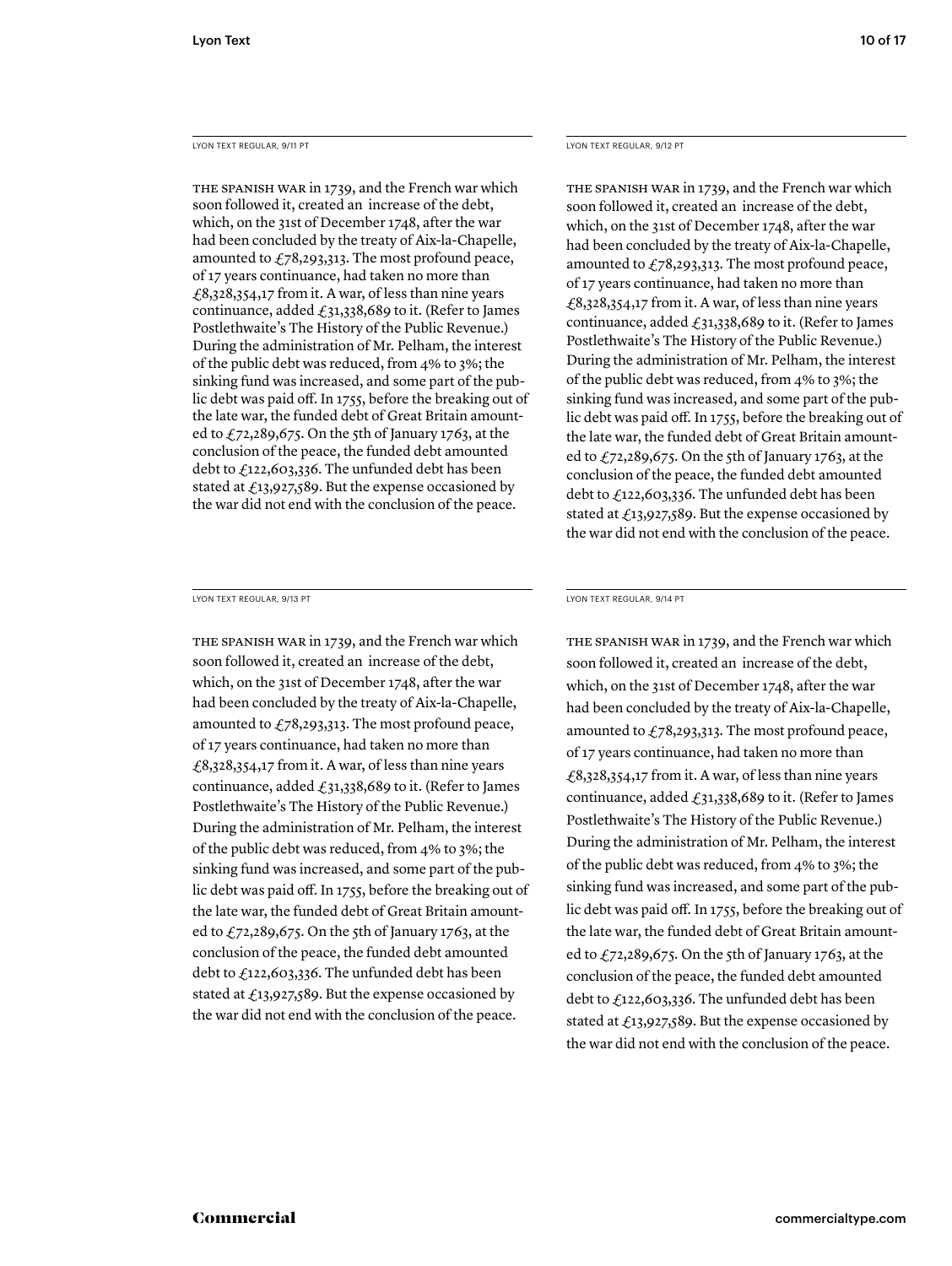AČKOLI KLIMŠOVA nenapsala knih mnoho, přece zná ji ta naše četbychtivá mládež tuze dobře. Zná ji zejména z knih: Z jara do léta, Kniha báchorek, Paleček a Malenka, Z ráje, Rodinná skřínka a j., a pak z různých časopisů pro mládež, do nichž velice pilně přispívá. Její práce vesměs děti naše rády čítají, poněvadž skutečně vynikají vším, čeho se na dobré četbě žádá. Však Klimšova také pracuje s láskou, pracuje opravdově vážně a nevydá nic na světlo, co by důkladně nepodrobila soudu svému i soudu jiných. A to právě dodává jejím prácem té pravé ceny. *Nuže seznammež se se životem této tiché a skromné pracovnice, seznammež se i s jejími pěknými spisy*. Klimšova narodila se 7. dne měsíce prosince roku 1851. v Poličce. Otec její byl dosti zámožným a váženým měšťanem, měltě v Poličce dům a byl dlouhá léta členem obecního zastupitelstva, ba i městským radním. Při domě měli Klimšovi zahrádku. Něžná matka Bohumilčina milovala totiž velice květiny a při tom lnula také velikou láskou ku zvířatům. Byla dobra, o vše, ale zvláště o děti své starostliva, při tom pilna, šetrna a skoro až příliš skromna. Podobala se, zvláště v pozdějším svém věku, na vlas těm prostosrdečným a

#### DEUTSCH (GERMAN) LYON TEXT REGULAR, 9/12 PT

SEHEN WIR das Gesamtbild unseres heutigen Lebens nur mit unseren Augen an, so können wir die Folgerung ziehen, daß dieses Gebilde einen chaotischen Charakter trägt, und es kann uns nicht wundern, daß diejenigen, welche sich in diesem scheinbaren Chaos unwohl fühlen, der Welt entfliehen oder sich in geistigen Abstraktionen verlieren wollen. Doch jedenfalls muß es uns klar sein, daß diese Flucht vor der Wirklichkeit ein ebenso großer Irrtum ist wie jene Anlehnung an den reinsten *Materialismus*. Weder die Flucht in das Mittelalter, noch der von verschiedenen Kunsthistorikern empfohlene Wiederaufbau des Olympos kann und die Lösung bringen. Unsere *Zeit hat eine andere Mission zu erfüllen als die des Mittelalters und des Hellenismus*. Um die Aufgabe unserer Zeit richtig zu verstehen, ist es notwendig, daß wir nicht nur mit unseren Augen, sondern vielmehr mit unseren innerlichen Sinnesorganen die Lebensstruktur erfassen. Haben wir einmal die Synthese des Lebens aus der Tiefe unseres Wesens gewonnen und als Inhalt von Kultur und Kunst anerkannt, so wird es uns nicht schwer fallen an Hand von Dokumenten, die uns die

DANSK (DANISH) LYON TEXT REGULAR, 9/12 PT

DER VAR en lille Havfisk af god Familie, Navnet husker jeg ikke, det maa de Lærde sige Dig. Den lille Fisk havde attenhundrede Søskende, alle lige gamle; de kjendte ikke deres Fader eller Moder, de maatte strax skjøtte sig selv og svømme om, men det var en stor Fornøielse; Vand havde de nok at drikke, hele Verdenshavet, Føden tænkte de ikke paa, den kom nok; hver vilde følge sin Lyst, hver vilde faae sin egen Historie, ja det tænkte heller Ingen af dem paa. Solen skinnede ned i Vandet, det lyste om dem, det var saa klart, det var en Verden med de forunderligste *Skabninger*, og nogle saa gruelig store, med voldsomme Gab, de kunde sluge de attenhundrede Søskende, men det tænkte de heller ikke paa, for Ingen af dem var endnu bleven slugt. *De Smaa svømmede sammen, tæt op til hverandre, som Sildene og Makrelerne svømme*; men som de allerbedst svømmede i Vandet og tænkte paa Ingenting, sank, med forfærdelig Lyd, ovenfra, midt ned imellem dem, en lang, tung Ting, der slet ikke vilde holde op; længere og længere strakte den sig, og hver af Smaafiskene, som den ramte, blev qvaset eller fik et Knæk, som de ikke kunde forvinde. Alle Smaafisk, de store med, lige

#### ESPAÑOL (SPANISH) LYON TEXT REGULAR, 9/12 PT

EN ESTA conferencia no pretendo, como en anteriores, definir, sino subrayar; no quiero dibujar, sino sugerir. Animar, en su exacto sentido. Herir pájaros soñolientos. Donde haya un rincón oscuro, poner un reflejo de nube alargada y regalar unos cuantos espejos de bolsillo a las señoras que asisten. He querido bajar a la ribera de los juncos. Por debajo de las tejas amarillas. A la salida de las aldeas, donde el tigre se come a los niños. *Estoy en este momento lejos del poeta que mira el reloj, lejos del poeta que lucha con la estatua*, que lucha con el sueño, que lucha con la anatomía; he huido de todos mis amigos y me voy con aquel muchacho que se come la fruta verde y mira cómo las hormigas devoran al pájaro aplastado por el automóvil. Por las calles más puras del pueblo me encontraréis; por el aire viajero y la luz tendida de las melodías que Rodrigo Caro llamó"reverendas madres de todos los cantares". Por todos los sitios donde se abre la tierna orejita rosa del niño o la blanca orejita de la niña que espera, llena de miedo, el alfiler que abra el agujero para la arracada. En todos los paseos que yo he dado por España, un poco cansado de catedrales, de piedras muertas, de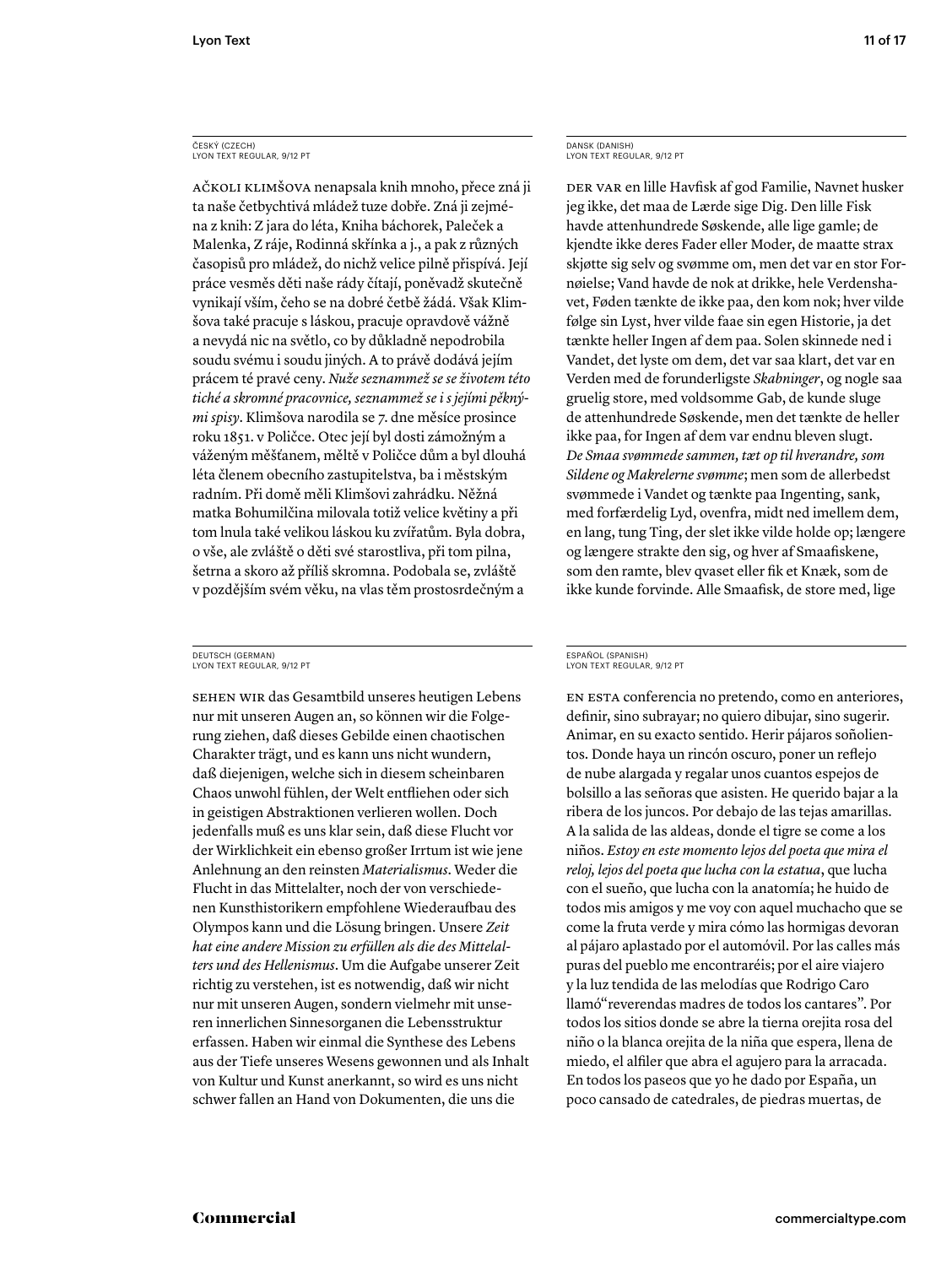# FRANÇAIS (FRENCH) LYON TEXT REGULAR, 9/12 PT

DADA A son origine dans le dictionnaire. C'est terriblement simple. En français cela signifie « cheval de bois ». En allemand « va te faire, au revoir, à la prochaine ». *En roumain* «*oui en effet, vous avez raison*, *c'est ça, d'accord, vraiment, on s'en occupe », etc. C'est un mot international*. Seulement un mot et ce mot comme mouvement. Très facile à comprendre. Lorsqu'on en fait une tendance artistique, cela revient à vouloir supprimer les complications. Psychologie Dada. Allemagne Dada y compris indigestions et crampes brouillardeuses, littérature Dada, bourgeoisie Dada et vous, très vénérés poètes, vous qui avez toujours fait de la poésie avec des mots, mais qui n'en faites jamais du mot lui-même, vous qui tournez autour d'un simple point en poétisant. *Guerre mondiale Dada et pas de fi n, révolution Dada et pas de commencement*. Dada, amis et soi-disant poètes, très estimés fabricateurs et évangélistes Dada Tzara, Dada Huelsenbeck, Dada m'dada, Dada m'dada, Dada mhm, dada dera dada, Dada Hue, Dada Tza. Comment obtenir la béatitude ? En disant Dada. Comment devenir célèbre ? En disant Dada. D'un geste noble et avec des manières raffinées.

#### MAGYAR (HUNGARIAN) LYON TEXT REGULAR, 9/12 PT

HAJNALI KÉT órakor a segédtiszt belépett a tábornok szobájába és jelentette, hogy a járőrök elindultak a hodricsi úton. Az asztalra állított petróleumlámpa körül szétteregetett tereprajzok és jelentések hevertek, rajtuk keresztbe dobva egy ezüstgombos lovaglópálca. A tábornok a szoba közepén állt és hideg arccal hallgatta a segédtiszt szavait. Kurtára nyírt szakála rőtesen csillogott a lámpafényben. Aranykeretes szemüvege mögül jeges nyugalommal csillámlottak elő kék szemei. Csupa energia volt ez a hat láb magas, karcsú ember, aki egy hónap előtt vette át a feldunai hadtest parancsnokságát. *De most mégis, mintha valami fáradtságot vagy inkább fásultságot árultak volna el mozdulatai*. Némán bólintott s mikor a segédtiszt mögött becsukódott az ajtó, kimerülten dobta magát a kopott díványra. Két nap óta mindig talpon volt s egyik izgalom a másik után érte. A Szélakna irányában fekvő főcsapat felé haladó ellenség már egy napi előnyt nyert a Zsarnócra kirendelt zászlóalj parancsnokának ügyetlensége folytán. Első felindulásában maga vette át a zászlóalj vezényletét s negyvennyolc óra óta egy percre le nem hunyta a szemét. Izgatta az is, hogy esetleg elvágják

# ITALIANO (ITALIAN) LYON TEXT REGULAR, 9/12 PT

DAPPRIMA, RIPETENDENDO l'errore commesso in gioventù, scrisse di animali che conosceva poco, e le sue favole risonarono di ruggiti e barriti. Poi si fece più umano, se così si può dire, scrivendo degli animali che credeva di conoscere. Così la mosca gli regalò una gran quantità di favole dimostrandosi un animale più utile di quanto si creda. In una di quelle favole ammirava la velocità del dittero, velocità sprecata perchè non gli serviva nè a raggiungere la preda nè a garantire la sua incolumità. Qui faceva la morale una testuggine. Un'altra favola esaltava la mosca che distruggeva le cose sozze da essa tanto amate. Una terza si meravigliava che la mosca, l'animale più ricco d'occhi, veda tanto imperfettamente. Infine una raccontava di un uomo che, dopo di aver schiacciato una mosca noiosa, le gridò: "Ti ho beneficata; ecco che non sei più una mosca". *Con tale sistema era facile di avere ogni giorno la favola pronta col caffè del mattino*. Doveva venire la guerra ad insegnargli che la favola poteva divenire un'espressione del proprio animo, il quale così inseriva la mummietta nella macchina della vita, quale un suo organo. Ed ecco come avvenne. Allo scoppio della

#### POLSKI (POLISH) LYON TEXT REGULAR, 9/12 PT

OD WCZORAJ jakiś niepokój panuje w uliczce. Stary Mendel dziwi się i częściej niż zwykle nakłada krótką łajkę patrząc w okno. Tych ludzi nie widział on tu jeszcze. Gdzie idą? *Po co przystają z robotnikami, śpieszącymi do kopania fundamentów pod nowy dom niciarza Greulicha?* Skąd się tu wzięły te obszarpane wyrostki? Dlaczego patrzą tak po sieniach? Skąd mają pieniądze, że idą w pięciu do szynku? Stary Mendel kręci głową, smokcząc mały, silnie wygięty wiśniowy cybuszek. On zna tak dobrze tę uliczkę cichą. Jej fizjonomię, jej ruch. jej głosy, jej tętno. Wie, kiedy zza którego węgła wyjrzy w dzień pogodny słońce; ile dzieci przebiegnie rankiem, drepcąc do ochronki, do szkoły; ile zwiędłych dziewcząt w ciemnych chustkach, z małymi blaszeczkami w ręku przejdzie po trzy, po cztery, do fabryki cygar na robotę; ile kobiet przystanie z koszami na starym, wytartym chodniku, pokazując sobie zakupione jarzyny, skarżąc się na drogość jaj, mięsa i masła; ilu wyrobników przecłapie środkiem bruku, ciężkim chodem nóg obutych w trepy, niosąc pod pachą węzełki, a w ręku cebrzyki, kielnie, liny. siekiery, piły. Ba, on i to nawet wie może. ile wróbli gnieździ się w gzymsach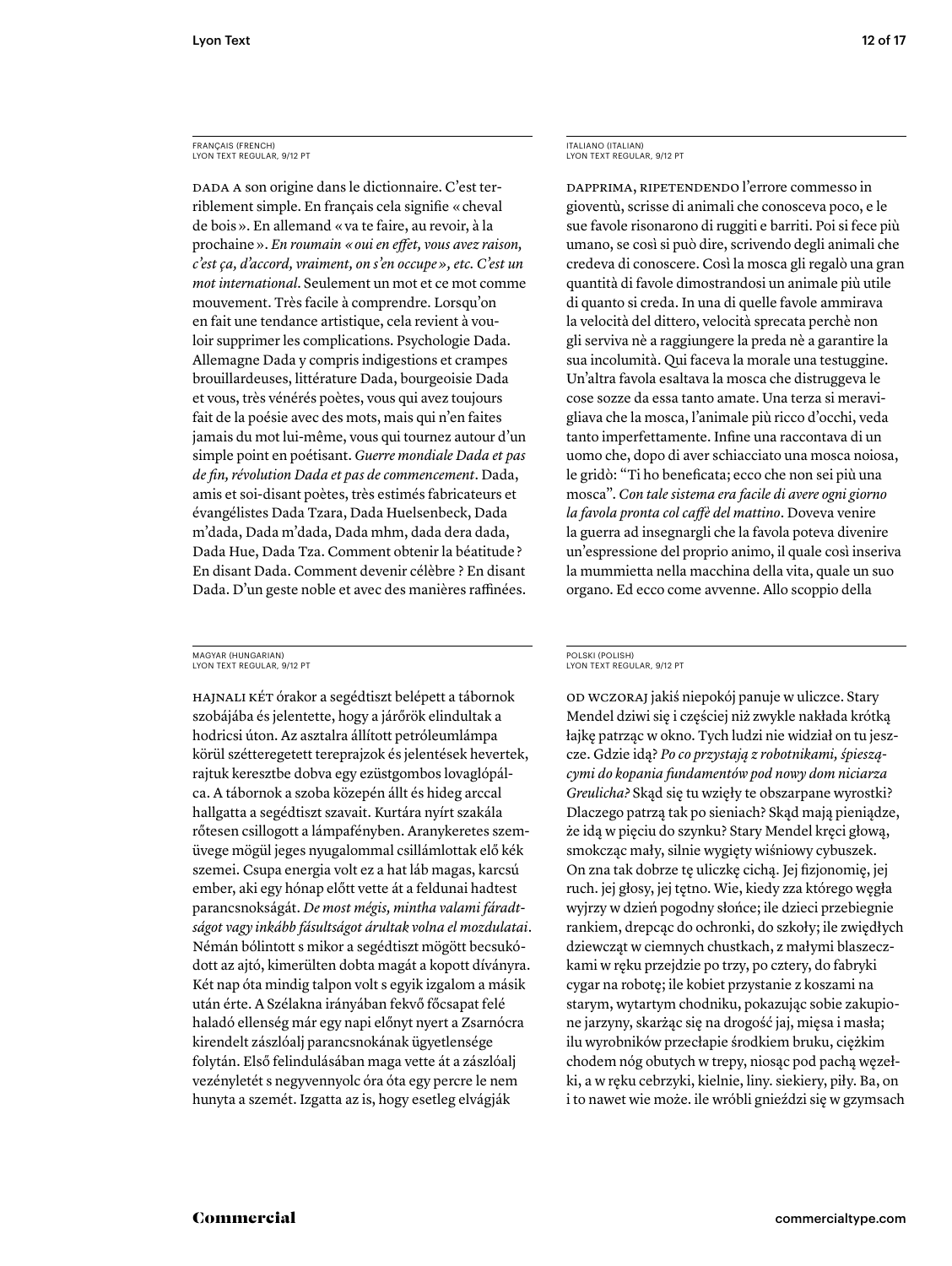# PORTUGUÊS (PORTUGUESE) LYON TEXT REGULAR, 9/12 PT

D. BENEDITA levantou-se, no dia seguinte, com a idéia de escrever uma carta ao marido, uma longa carta em que lhe narrasse a festa da véspera, nomeasse os convivas e os pratos, descrevesse a recepção noturna, e, principalmente, desse notícia das novas relações com D. Maria dos Anjos. A mala fechava-se às duas horas da tarde, D. Benedita acordara às nove, e, não morando longe (morava no Campo da Aclamação), um escravo levaria a carta ao correio muito a tempo. Demais, chovia; D. Benedita arredou a cortina da janela, deu com os vidros molhados; era uma chuvinha teimosa, o céu estava todo brochado de uma cor pardo-escura, malhada de grossas nuvens negras. Ao longe, viu flutuar *e voar o pano que cobria o balaio que uma preta levava à cabeça: concluiu que ventava*. Magnífico dia para não sair, e, portanto, escrever uma carta, duas cartas, todas as cartas de uma esposa ao marido ausente. Ninguém viria tentá-la. Enquanto ela compõe os babadinhos e rendas do roupão branco, um roupão de cambraia que o desembargador lhe dera em 1862, no mesmo dia aniversário, 19 de setembro, convido a leitora a observarlhe as feições. Vê que não lhe dou Vênus; também não

#### SVENSKA (SWEDISH) LYON TEXT REGULAR, 9/12 PT

KLOCKAN VAR mellan åtta och nio den vackra majmorgonen, då Arvid Falk efter scenen hos brodern vandrade gatorna framåt, missnöjd med sig själv, missnöjd med brodern och missnöjd med det hela. Han önskade att det vore mulet och att han hade dåligt sällskap. Att han var en skurk, det trodde han icke fullt på, men han var icke nöjd med sig själv, han var så van att ställa höga fordringar på sig, och han var inlärd att i brodern se ett slags styvfar, för vilken han hyste stor aktning, nästan vördnad. Men även andra tankar döko upp och gjorde honom bekymrad. Han var utan pengar och utan sysselsättning. *Detta senare var kanske det värsta ty sysslolösheten var honom en svår fi ende, begåvad med en aldrig vilande fantasi som han var*. Under ganska obehagliga funderingar hade han kommit ner på Lilla Trädgårdsgatan; han följde vänstra trottoaren utanför Dramatiska Teatern och befann sig snart inne på Norrlandsgatan; han vandrade utan mål och gick rätt fram; snart började stenläggningen bli ojämn, träkåkar efterträdde stenhusen, illa klädda människor kastade misstänksamma blickar på den snyggt klädde personen som så tidigt besökte deras kvarter och utsvultna

# SUOMI (FINNISH) LYON TEXT REGULAR, 9/12 PT

HE OLIVAT ystäviä ystävyydessä, joka oli läheisempää kuin veljeys. Nello oli pieni Ardennelainen — Patras suuri Flamandilainen. He olivat saman ikäisiä vuosilla mitattuna, mutta kuitenkin toinen oli vielä nuori, toinen oli jo vanha. He olivat asuneet yhdessä koko ikänsä; molemmat he olivat orpoja ja kurjia sekä saivat leipänsä samasta kädestä. Se oli ollut heidän siteensä alku, heidän ensimmäinen sympatian säikeensä; se oli vahvistunut päivä päivältä ja kasvanut heidän mukanaan kiinteänä ja erottamattomana niin, että he alkoivat rakastaa toisiansa erittäin paljon. Heidän kotinsa oli pieni mökki pienen Flamandilaisen kylän reunalla, peninkulman päässä Antverpenistä. Kylä sijaitsi leveiden laidunkaistaleiden ja viljavainioiden välissä, ja sen läpi virtaavan suuren kanavan reunamilla kasvoi pitkät rivit tuulessa taipuvia poppeleita ja tervaleppiä. *Siinä oli parikymmentä maatilaa ja taloa, joiden ikkunaluukut olivat kirkkaan vihreät tai taivaansiniset ja katot ruusunpunaiset tai mustavalkoiset sekä seinät niin valkoisiksi maalatut*, että ne loistivat auringossa kuin puhdas lumi. Kylän keskustassa oli tuulimylly pienellä sammalta kasvavalla rinteellä, se oli maamerkkinä

#### TÜRKÇE (TURKISH) LYON TEXT REGULAR, 9/12 PT

SADIK GENC, araladığı kapıyı çekince, yine birden kararan sanduka sükunu içinde, İskender Paşa, galeyansız ibadetine başlardı. Artık dünyaya dair hiçbir ümidi kalmamıştı. İstediği yalnız bir iman selametiydi. Vâkıa korkak bir adam değildi. Ama, muhakkak bir ölümü her gün, her saat, her dakika, hatta her saniye beklemek... Onun cesaretini kırmış, sinirlerini zayıflatmıştı. Evet, ya kafası kesilecek, ya boğulacaktı! Düşündükçe, ensesinde soğuk bir satırın sarih temasını duyar gibi oluyordu. Bu sarih temas silinirken karşısına kendi boğuk hayali gelirdi; gözleri patlamış, kavuğu bir tarafa yuvarlanmış, boynu yağlı bir kement ile sıkılmış, ayağından pabuçları çıkmış, pek kuşağı çözülmüş, karanlık, köpüklü ağzından siyah dili sarkmış bir naaş... İskender Paşa'nın yerde sürünen ölüsü! *Ttrer, gözlern oğuşturur, yne salât-ü selamlarını çekmeye başlardı.*  Yakın akıbetinin bu uzvî hatırası o kadar bariz, o kadar kuvvetliydi ki... Çocukluğunun saf muhayyilesini süsleyen cennet bahçelerini, hûri, gılman alaylarını, Tûba ağacını, Sırat köprüsünü şimdi düşünemiyordu bile... Zihni durmuştu. Sinirleri, beyni pek yorgundu. Yemek yiyemiyordu. Boğazına kurşundan bir yumruk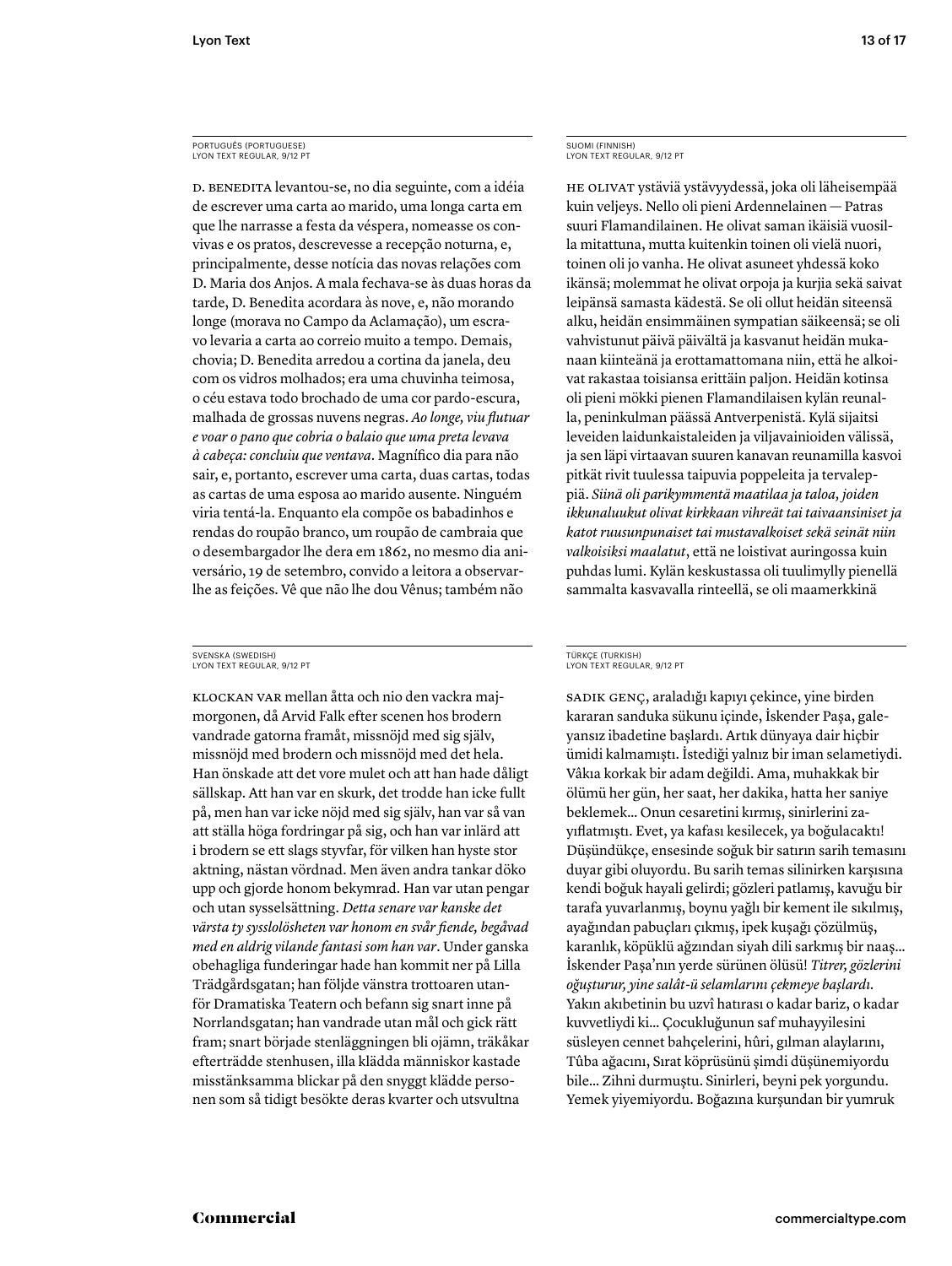| <b>UPPERCASE</b>                                    | ABCDEFGHIJKLMNOPQRSTUVWXYZ                                                                                                    |  |  |  |  |  |
|-----------------------------------------------------|-------------------------------------------------------------------------------------------------------------------------------|--|--|--|--|--|
| LOWERCASE                                           | abcdefghijklmnopqrstuvwxyz                                                                                                    |  |  |  |  |  |
| SMALL CAPITALS                                      | ABCDEFGHIJKLMNOPQRSTUVWXYZ                                                                                                    |  |  |  |  |  |
| STANDARD PUNCTUATION                                |                                                                                                                               |  |  |  |  |  |
| ALL-CAP PUNCTUATION                                 | $i! \in \{-\infty\} \cup \{1\} \cup \{1\} \cup \{1\} \cup \{1\}$                                                              |  |  |  |  |  |
| SMALL CAP PUNCTUATION                               | $1!38$ $(3)$                                                                                                                  |  |  |  |  |  |
| LIGATURES                                           | fb fh fi fj fk fl ff ffb ffh ffi ffj ffk ffl                                                                                  |  |  |  |  |  |
| PROPORTIONAL OLDSTYLE<br>default figures            | $$f \in \text{\$1234567890}$ $$67890$ $$f$ %%0 <sup>a0#°</sup> < + = – x ÷ > $\approx \neq \leq$ > $"$                        |  |  |  |  |  |
| PROPORTIONAL LINING                                 | \$£€¥1234567890¢ %‰ #<+=−×÷>≈≠≤≥                                                                                              |  |  |  |  |  |
| PROPORTIONAL SMALL CAP                              | $$£€¥1234567890¢$ %‰                                                                                                          |  |  |  |  |  |
| TABULAR OLDSTYLE                                    | $$£€¥1234567890¢f %% c+=-x:-x:=z \le 2$                                                                                       |  |  |  |  |  |
| <b>TABULAR LINING</b>                               | $$£$ E¥1234567890¢ %‰ <+=-x÷>≈≠≤≥                                                                                             |  |  |  |  |  |
| TABULAR SMALL CAP                                   | \$£€¥1234567890¢ %%                                                                                                           |  |  |  |  |  |
| PREBUILT FRACTIONS                                  | $\frac{1}{2}$ $\frac{1}{3}$ $\frac{2}{3}$ $\frac{1}{4}$ $\frac{3}{4}$ $\frac{1}{8}$ $\frac{3}{8}$ $\frac{5}{8}$ $\frac{7}{8}$ |  |  |  |  |  |
| NUMERATORS, DENOMINATORS<br>SUPERSCRIPT & SUBSCRIPT | $\text{H}^{0123456789}$ /0123456789 H $^{0123456789+-}$ H <sub>0123456789+</sub> -                                            |  |  |  |  |  |
| ORDINALS                                            | abcdefghijklmnopqrstuvwxyzèú                                                                                                  |  |  |  |  |  |
| <b>ACCENTED UPPERCASE</b>                           | ÁÂÀÄÅÃĂĀĄÅÆÆÇĆČĈĊĎĐÉÊÈËĔĔĒĘĞĜĢĠĦĤÍÎÌÏĬĮĨĬĴĶŁĹĽĻĿÑŃŇŅŊ<br>ÓÔÒÖŐŐŌØØŒŔŘŖŠŚŞŜŞÞŤŢŦÚÛÙÜŬŰŪŲŮŨŴŴŴŴÝŶŶŸŽŹŻ                          |  |  |  |  |  |
| ACCENTED LOWERCASE                                  | áâàäåãăāąåææçćčĉċďđðéêèëĕēęğĝģġħĥıíîìïiīįĩĭiĵķłĺľļŀñńňņ 'nŋ<br>óôòöõőōøøœŕřŗßšśşŝşþťţŧúûùüŭűūųůũwŵẁẅýŷỳÿžźż                   |  |  |  |  |  |
| ACCENTED SMALL CAPITALS                             | ÁÂÀÄÅÃĂĀĄÅÆÆÇĆČĈĊĎĐĐÉÊÈËĔĒĒĘĞĜĢĠĦĤIÍÎÌÏĪĮĨĬIĴĶŁĹĽĻĿÑŃŇŅ'nŊ<br>ÓÔÒÖÕŐŌØØŒŔŘŖSSŠŚŞŜŞÞŤŢŦÚÛÙÜŬŰŪŲŮŨŴŴŴŴÝŶŸŽŹŻ                    |  |  |  |  |  |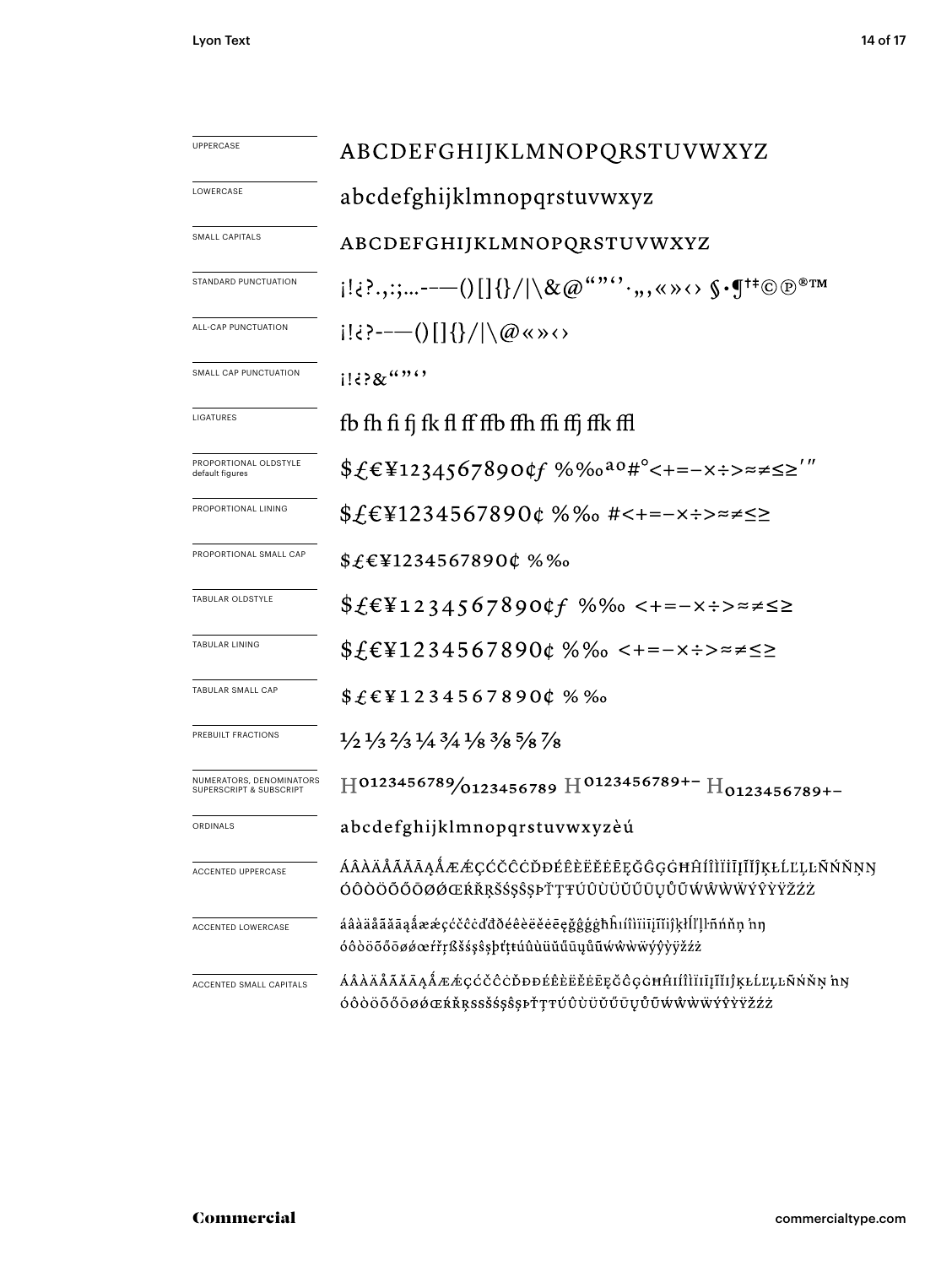| <b>UPPERCASE</b>                                    | ABCDEFGHIJKLMNOPQRSTUVWXYZ                                                                                                    |  |  |  |  |  |
|-----------------------------------------------------|-------------------------------------------------------------------------------------------------------------------------------|--|--|--|--|--|
| LOWERCASE                                           | abcdefghijklmnopqrstuvwxyz                                                                                                    |  |  |  |  |  |
| <b>SMALL CAPITALS</b>                               | ABCDEFGHIJKLMNOPQRSTUVWXYZ                                                                                                    |  |  |  |  |  |
| STANDARD PUNCTUATION                                | ®TM                                                                                                                           |  |  |  |  |  |
| ALL-CAP PUNCTUATION                                 | $i! \in \{-\frac{1}{2}, \cdots, \ldots\}$                                                                                     |  |  |  |  |  |
| SMALL CAP PUNCTUATION                               | $1!i$ ? $8i$ <sup>(1)</sup>                                                                                                   |  |  |  |  |  |
| LIGATURES                                           | fb fh fi fj fk fl ff ffb ffh ffi ffj ffk ffl                                                                                  |  |  |  |  |  |
| PROPORTIONAL OLDSTYLE<br>default figures            | $$f_{\epsilon}$ £¥1234567890¢f %‰ <sup>ao</sup> #°<+=-x÷>≈≠≤≥'"                                                               |  |  |  |  |  |
| PROPORTIONAL LINING                                 | \$£€¥1234567890¢ %‰ #<+=−×÷>≈≠≤≥                                                                                              |  |  |  |  |  |
| PROPORTIONAL SMALL CAP                              | $$£$ £¥1234567890¢ %‰                                                                                                         |  |  |  |  |  |
| TABULAR OLDSTYLE                                    | $$f$F$1234567890$ tf %‰ <+=-x÷>≈≠≤≥                                                                                           |  |  |  |  |  |
| <b>TABULAR LINING</b>                               | $$f_{\epsilon}$ £¥1234567890¢ %‰ <+=-x÷>≈≠≤≥                                                                                  |  |  |  |  |  |
| TABULAR SMALL CAP                                   | $$£E$ ¥1234567890¢ % ‰                                                                                                        |  |  |  |  |  |
| PREBUILT FRACTIONS                                  | $\frac{1}{2}$ $\frac{1}{3}$ $\frac{2}{3}$ $\frac{1}{4}$ $\frac{3}{4}$ $\frac{1}{8}$ $\frac{3}{8}$ $\frac{5}{8}$ $\frac{7}{8}$ |  |  |  |  |  |
| NUMERATORS, DENOMINATORS<br>SUPERSCRIPT & SUBSCRIPT | $H^{0123456789}/0123456789$ $H^{0123456789+-}$ $H_{0123456789+-}$                                                             |  |  |  |  |  |
| ORDINALS                                            | abcdefghijklmnopqrstuvwxyzèú                                                                                                  |  |  |  |  |  |
| STYLISTIC ALTERNATES                                | AMVW AMVW hvw<br>ÁÂÀÄÅÃĂĀĄÅŴŴŴŴ AÂÀÄÅÃĂĀĄÅŴŴŴŴ ħĥŵŵẁẅ                                                                         |  |  |  |  |  |
| <b>ACCENTED UPPERCASE</b>                           | ÁÂÀÄÅÃĂĀĄÅÆÆÇĆČĈĊĎĐÉÊÈËËĒĒĘĞĜĢĠĦĤÍÎÌÏĪĮĨĬĴĶŁĹĽĻĿÑŃŇŅŊ<br>ÓÔÒÖŐŐŌØØŒŔŘŖŠŚŞŜŞÞŤŢŦÚÛÙÜŬŰŪŲŮŨŴŴŴŴÝŶŶŸŽŹŻ                          |  |  |  |  |  |
| <b>ACCENTED LOWERCASE</b>                           | áâàäåããāąåææçćčĉcďđðéêèëĕēeğĝģġħĥıíîìïiījĩijķłĺľļŀñńňņ nŋ<br>óôòöõőōøøœŕřŗßšśşŝşþtttúûùüŭűūųůũŵŵŵŵÿŷỳÿžźż                     |  |  |  |  |  |
| ACCENTED SMALL CAPITALS                             | <i>ÁÂÀÄÅÃĂĀĄÅÆÆÇĆČĈĊĎĐĐÉÊÈËĚĒĘĞĜĢĠĦĤIÍÎÌÏĪĮĨĬIĴĶŁĹĽĻĿÑŃŇŅŊ</i><br>ÓÔÒÖŐŐŌØØŒŔŘŖSSŠŚŞŜŞÞŤŢŦÚÛÙÜŬŰŪŲŮŨŴŴŴŴÝŶŶŸŽŹŻ               |  |  |  |  |  |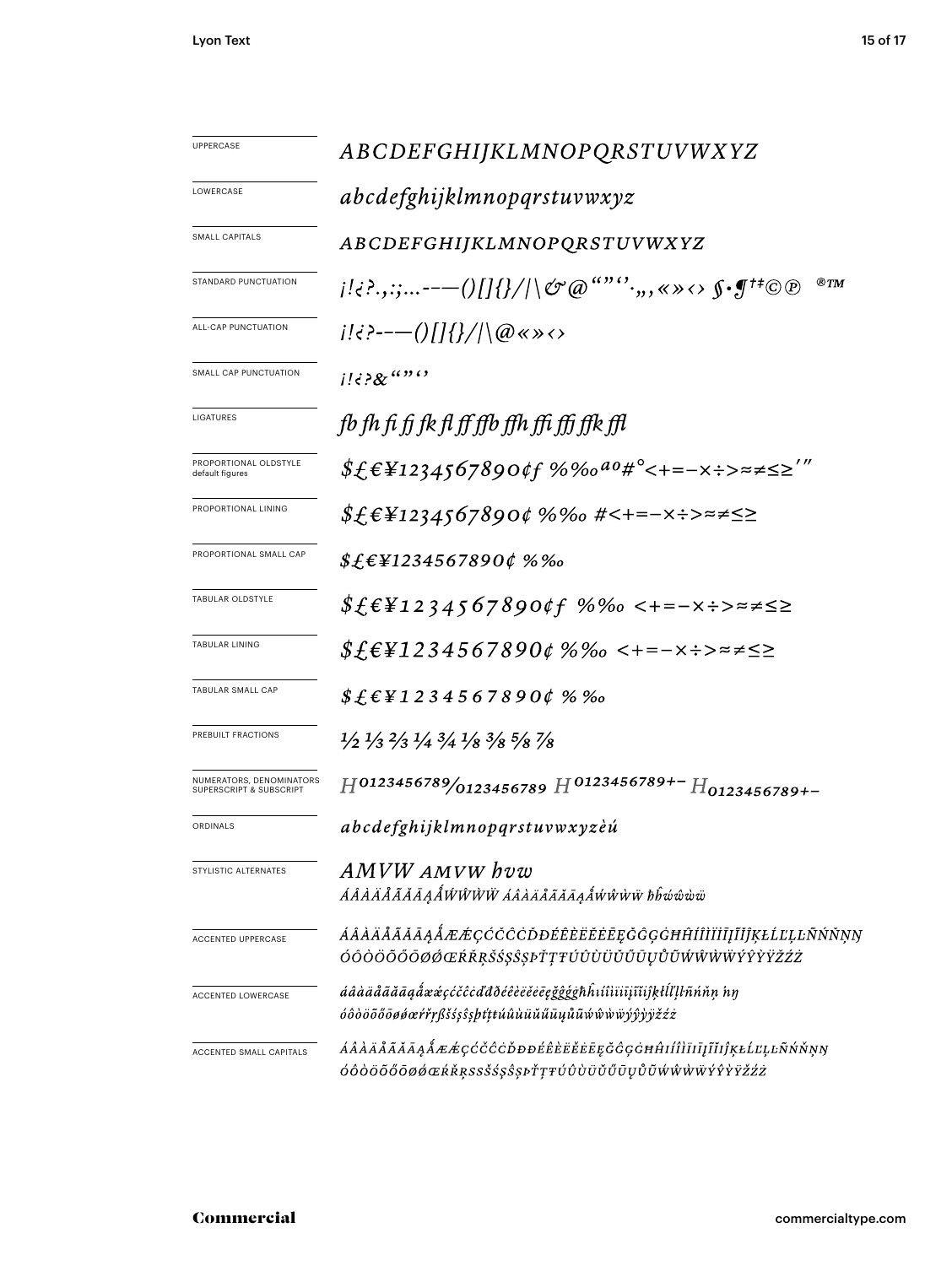| <b>OPENTYPE FEATURES</b><br>FAMILY WIDE         | <b>DEACTIVATED</b>                                 |                                                                | <b>ACTIVATED</b>                            |                                                                        |  |
|-------------------------------------------------|----------------------------------------------------|----------------------------------------------------------------|---------------------------------------------|------------------------------------------------------------------------|--|
| SMALL CAPS                                      | Bacon & 'Eggs' for $\text{\textsterling}2348.50$ ? |                                                                | BACON & 'EGGS' FOR $f$ 2348.50?             |                                                                        |  |
| ALL SMALL CAPS                                  | Mayo & 'Ketchup' for $\text{\textsterling}17.99$ ? |                                                                | MAYO & 'KETCHUP' FOR £17.99?                |                                                                        |  |
| ALL CAPS                                        | Fish & 'Chips' for $\text{\textsterling}254.65$ ?  |                                                                | FISH & 'CHIPS' FOR $£254.65$ ?              |                                                                        |  |
| PROPORTIONAL OLDSTYLE<br>default figures        | Sale price:<br>Originally:                         | $$3,460$ €1,895<br>$$7,031 \text{ } \text{\textsterling}9,215$ | Sale price:<br>Originally:                  | $$3,460$ €1,895<br>$$7,031 \text{ } \pounds9,215$                      |  |
| PROPORTIONAL LINING                             | Sale price:<br>Originally:                         | $$3,460$ €1,895<br>$$7,031 \text{ } \text{\textsterling}9,215$ | Sale price:<br>Originally:                  | $$3,460$ €1,895<br>\$7,031 £9,215                                      |  |
| TABULAR OLDSTYLE                                | Sale price:<br>Originally:                         | $$3,460$ €1,895<br>$$7,031 \text{ } \text{\textsterling}9,215$ | Sale price:<br>Originally:                  | $$3,460 \text{ €}1,895$<br>$$7,031 \text{ } \text{\textsterling}9,215$ |  |
| TABULAR LINING                                  | Sale price:<br>Originally:                         | $$3,460$ €1,895<br>$$7,031 \text{ } \text{\textsterling}9,215$ | Sale price:<br>Originally:                  | $$3,460 \in 1,895$<br>\$7,031 f9,215                                   |  |
| PROPORTIONAL SMALL CAPS                         | Sale price:<br>Originally:                         | $$3,460$ €1,895<br>$$7,031 \text{ } \text{\textsterling}9,215$ | <b>SALE PRICE:</b>                          | \$3,460 €1,895<br>ORIGINALLY: \$7,031 £9,215                           |  |
| TABULAR SMALL CAPS                              | Sale price:<br>Originally:                         | $$3,460$ €1,895<br>$$7,031 \text{ } \text{\textsterling}9,215$ | <b>SALE PRICE:</b>                          | \$3,460€1,895<br>ORIGINALLY: \$7,031 £9,215                            |  |
| <b>FRACTIONS</b><br>ignores numeric date format | 21/03/10 and 21/18 460/9320                        |                                                                | $21/03/10$ and $2\frac{1}{18}$ 460/9320     |                                                                        |  |
| SUPERSCRIPT/SUPERIOR                            | $x158 + y23 \times z18 - a4260$                    |                                                                | $X^{158} + Y^{23} \times Z^{18} - Z^{4260}$ |                                                                        |  |
| SUBSCRIPT/INFERIOR                              | $x158 \div y23 \times z18 - a4260$                 |                                                                | $X_{158} \div Y_{23} \times Z_{18} - 24260$ |                                                                        |  |
| DENOMINATOR<br>for making arbitrary fractions   | 0123456789 0123456789                              |                                                                | 0123456789 0123456789                       |                                                                        |  |
| NUMERATOR<br>for making arbitrary fractions     | 0123456789 0123456789                              |                                                                |                                             | 0123456789 0123456789                                                  |  |
| ORDINAL                                         | 1st 2nd 3rd 2e 2ème 1re                            |                                                                |                                             | 1st 2nd 3rd 2e 2ème 1re                                                |  |
| LANGUAGE FEATURE<br>Română (Romanian) s accent  |                                                    | INSUȘI conștiință științifice                                  |                                             | ÎNSUȘI conștiință științifice                                          |  |
|                                                 |                                                    |                                                                |                                             |                                                                        |  |

**OPENTYPE FEATURES** ITALIC ONLY

STYLISTIC SET 01 A M V W and related

STYLISTIC SET 02 h v w and related

STYLISTIC ALTERNATES<br>Illustrator/Photoshop

*Ability hilarious viewing weaving Ability hilarious viewing weaving* Illustrator / Photoshop *Ability Material Viewing Weaving Ability Material Viewing Weaving*

**DEACTIVATED ACTIVATED** 

*Ability Material Viewing Weaving Ability Material Viewing Weaving*